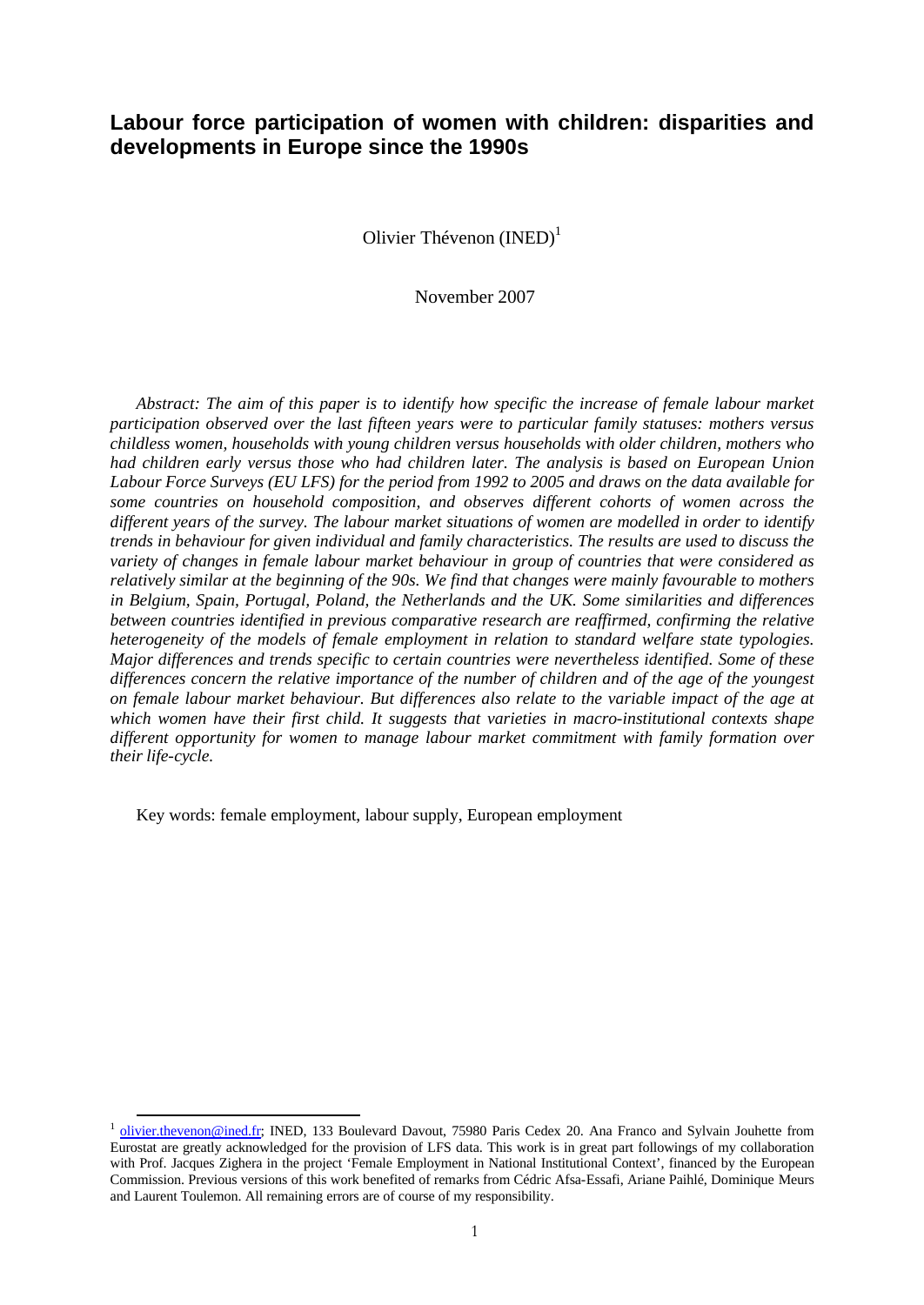## **Introduction**

The workforce participation rate of women in Europe has increased enormously since the 1970s. Female employment was given a fresh impetus in the 1990s as a key component of the European Employment Strategy launched by the European Union in 1997 on the basis of the Treaty of Amsterdam. The strategy advocates raising the women's workforce participation rate to boost growth and achieve the increase in the number of workers required to finance social protection. Women's work is also promoted as a way for households to lift themselves out of poverty.

This positive view of increased female employment is relatively recent. Previously, the prevailing view was that opening the labour market to women would exacerbate unemployment. Mainly, the increase in female employment is seen as one of the main reasons for the drop in fertility rates observed since the 1970s because of the incompatibility of working and bringing up children. European countries were therefore encouraged to introduce policies to facilitate the balance between work and family life in order to increase employment rates and minimise possible negative effects on fertility and family life. The viability of that option is illustrated by the positive correlation now observed in international comparisons between fertility rates and female employment rates, a correlation that is steadily rising (D'Addio and Mira d'Ercole, 2005).

Recent literature have argued that variations in the macro political economic context (briefly speaking in welfare regimes) shape nonetheless the extent to which individual determinants affect lifecourse behaviours, but also *how* they influence them (Blossfeld, 1996; Esping-Andersen, 1999; Billari, 2004). Thus, differences in regulation contexts affect the opportunity for women to work and the extent to which family characteristics produces heterogeneous behaviour (Blossfeld and Drobnic, 2001; Thévenon, 2003; 2006). Moreover, these macro-differences imply that similar characteristics may have different and possibly opposite impacts on female behaviour, which would lead to opposite equilibriums in terms of fertility and female employment standards in the absence of policy reforms and changes in employment contexts (Thévenon, 2004).

Such changes explain partly why women's workforce participation continued to head up in the 1990s in most European countries, albeit at different paces and in different patterns. The expansion of part-time employment in particular made a variable contribution to the overall increase depending on the country, since female full-time equivalent employment did not necessarily increase as a result. The opportunity to combine an occupation with children also followed different trends in different countries, with variable impacts depending on household composition. The main aim of this paper is to identify how specific these trends were to particular family statuses: mothers versus childless women, households with young children versus households with older children, mothers who had children early versus those who had children later. The labour market situations of women re modelled in order to identify trends in behaviour for given individual and family characteristics. The resulting model is used to discuss the variety of changes in female labour market behaviour in group of countries that were considered as relatively similar at the beginning of the 90s. The identification of trends more or less specific to given family situations would allow to focus attention to the changes in the institutional environment that may have caused these evolutions. For example, it would help to identify institutional innovations that seem to have been the most effective at enabling women with children to participate in the workforce. This analysis is based on European Union Labour Force Surveys (EU LFS) for the period from 1992 to 2005 and draws on the data available for some countries on household composition, and observes different cohorts of women across the different years of the survey.

Section I describes the trends in employment rates over the review period. Section II outlines the methodology and data set used to analyse women's behaviour and trends. Lastly, the effects specific to women with children are described in order to highlight similarities between countries and disparities that emerged over the review period.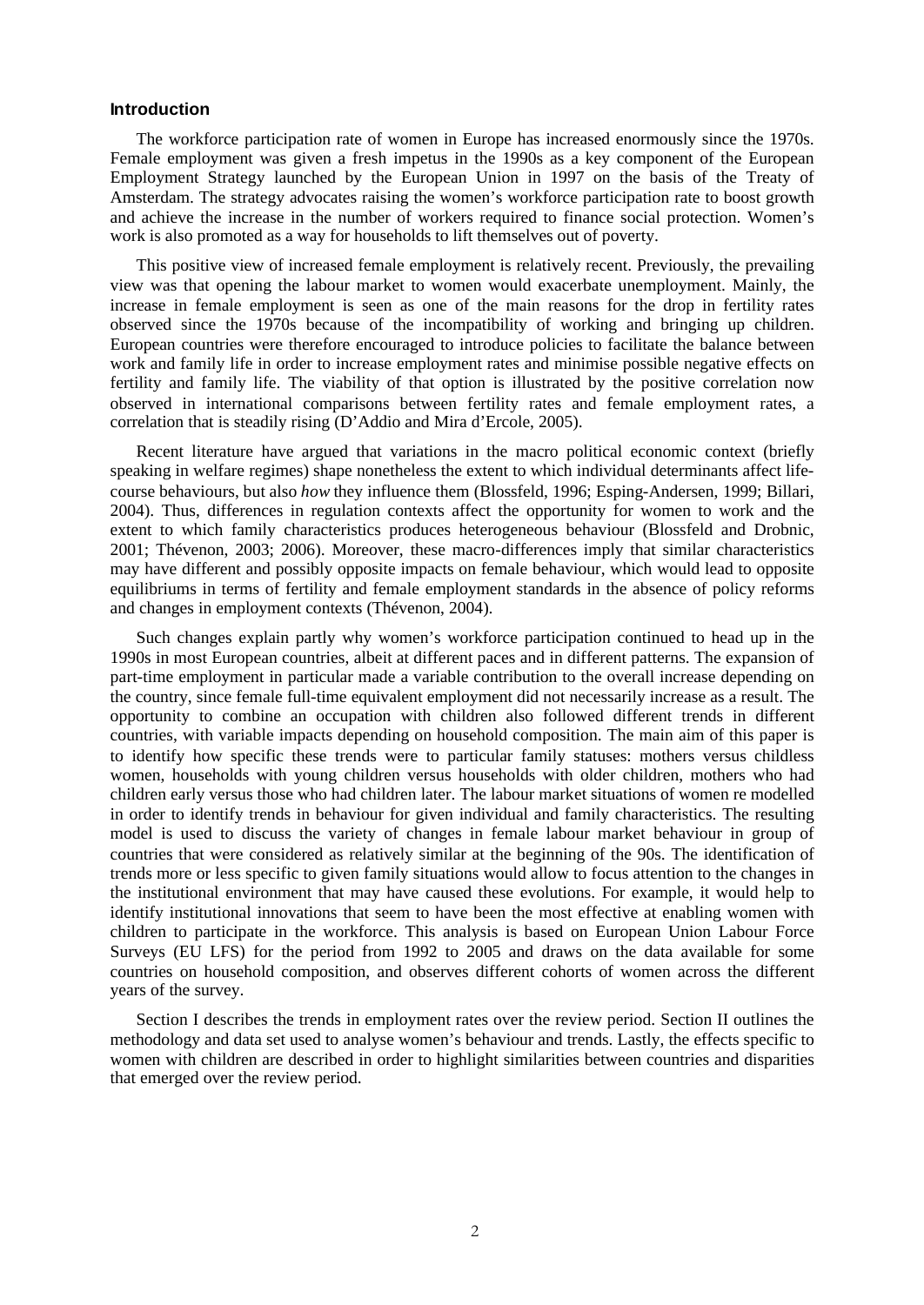# **I. Trends in female employment rates in Europe**

# I.1. Rising employment rates until 2005

In almost all European countries, female employment continued to climb during the 1990s and until 2005 for the total working-age female population (Table 1). In the 15-member European Union (EU-15), the female employment rate increased more sharply (+7.7%) than the male employment rate, which stagnated  $(+0.4\%)$ . In countries in recession during the review period, male employment even fell, whereas female employment continued to increase (except in Sweden). In Poland and the Czech Republic, the transition to a market economy was attended by a decline in both male and female employment rates. In the EU-15 as a whole, the gap between male and female employment rates narrowed considerably, from 22.8% to 15.5%. Trends in female employment rates varied widely between countries, although the gaps between countries narrowed because female employment rose faster in countries where the rate was lower at the outset. The maximum difference between employment rates fell from 40.6% in 1992 (between Denmark and Spain) to only 26.6% in 2005 (between Denmark and Poland). Dispersion between countries decreased overall, with the standard deviation between employment rates falling from 12.6% to 8.6%.

|                    |                   | Employment rate |           |                       |                   |           |                |      | Unemployment rate           |                  |                                |                  |
|--------------------|-------------------|-----------------|-----------|-----------------------|-------------------|-----------|----------------|------|-----------------------------|------------------|--------------------------------|------------------|
|                    |                   | Women           |           |                       | Men               |           | Diff Women-Men |      |                             | Women            | Mens                           |                  |
|                    | 1992              | 2005            | Variation | 1992                  | 2005              | Variation | 1992           | 2005 | 1992                        | 2005             | 1992                           | 2005             |
| Denmark            | 70.4              | 71.9            | 1.5       | 77.4                  | 79.8              | 2.4       | 7.0            | 7.9  | 9.2                         | 5.3              | 8                              | 4.4              |
| Sweden             | 73.1              | 70.4            | $-2.7$    | 75                    | 74.4              | $-0.6$    | 1.9            | 4.0  | 4.4                         | 7.7              | 6.8                            | 7.9              |
| Finland            | 63.7              | 66.5            | 2.8       | 66.9                  | 70.3              | 3.4       | 3.2            | 3.8  | 9.6                         | 8.6              | 13.6                           | 8.2              |
| Norway             | $67.5^{\rm a}$    | 72 <sup>a</sup> | 4.5       | 76.8 <sup>a</sup>     | 78.3 <sup>a</sup> | 1.5       | 9.3            | 6.3  | 4.8 <sup>a</sup>            | 4.4 <sup>a</sup> | 6 <sup>a</sup>                 | 4.9 <sup>a</sup> |
| Austria            | $58.9^{a}$        | 62              | 3.1       | 77.8 <sup>a</sup>     | 75.4              | $-2.4$    | 18.9           | 13.4 | $\overline{5}$ <sup>a</sup> | 5.5              | 3 <sup>a</sup>                 | 4.9              |
| Belgium            | 44.3              | 53.8            | 9.5       | 68.2                  | 68.3              | 0.1       | 23.9           | 14.5 | 10                          | 3.5              | 5.1                            | 7.6              |
| Germany            | 55.7              | 59.6            | 3.9       | 76.7                  | 71.2              | $-5.5$    | 21.0           | 11.6 | 8.5                         | 10.3             | 5.2                            | 8.9              |
| France             | 50.8              | 57.6            | 6.8       | 68.7                  | 68.8              | 0.1       | 17.9           | 11.2 | 12.4                        | 10.5             | 8.1                            | 8.7              |
| Luxemburg          | 45.7              | 53.7            | 8         | 76.5                  | 73.3              | $-3.2$    | 30.8           | 19.6 | 2.8                         | 5.3              | 1.7                            | 3.5              |
| Netherlands        | 51                | 66.4            | 15.4      | 75.9                  | 79.9              | 4.0       | 24.9           | 13.5 | 7.2                         | 5.1              | 4.1                            | 4.4              |
| Portugal           | 55.2              | 61.7            | 6.5       | 77.6                  | 73.4              | $-4.2$    | 22.4           | 11.7 | 5.1                         | 8.6              | 3.6                            | 6.7              |
| Spain              | 32.5              | 51.2            | 18.7      | 65.1                  | 75.2              | 10.1      | 32.6           | 24.0 | 21                          | 12.2             | 11.7                           | 7                |
| Italy              | 36.5              | 45.3            | 8.8       | $68.7^{b}$            | 69.9              | 1.2       | 32.2           | 24.6 | 13                          | 10.1             | 6.3                            | 6.2              |
| Greece             | 36.2              | 46.1            | 9.9       | 72.4                  | 74.2              | 1.8       | 36.2           | 28.1 | 12.9                        | 15.3             | $\overline{5}$                 | 6.1              |
| United-<br>Kingdom | 60.8              | 65.9            | 5.1       | 75.9                  | 77.6              | 1.7       | 15.1           | 11.7 | 7.5                         | 4.3              | 11.6                           | 5.1              |
| <b>Irland</b>      | 37.1              | 58.3            | 21.2      | 65.1                  | 76.9              | 11.8      | 28.0           | 18.6 | 16                          | 4.0              | 15.1                           | 4.6              |
| Poland             | $51.6^\circ$      | 46.8            | $-4.8$    | $66.2$ <sup>c</sup>   | 58.3              | $-7.9$    | 14.6           | 11.5 | 13 <sup>c</sup>             | 19.1             | $9.3^\circ$                    | 16.6             |
| Czech Rep.         | $60.2^{\circ}$    | 56.3            | $-3.9$    | $77.1$ <sup>c</sup>   | 73.3              | $-3.8$    | 16.9           | 17.0 | $5.\overline{1^c}$          | 9.8              | $3.6^\circ$                    | 6.5              |
| Hungaria           | 45.1 <sup>d</sup> | 51              | 5.9       | $\overline{59.4}^{d}$ | 63.1              | 3.7       | 14.3           | 12.1 | q <sup>d</sup>              | 7.4              | $10.\overline{8}$ <sup>d</sup> | $\overline{7}$   |
| EU(15)             | 49.7              | 57.4            | 7.7       | 72.5                  | 72.9              | 0.4       | 22.8           | 15.5 | 11.5                        | 8.9 <sup>b</sup> | $9.2^{b}$                      | $\overline{7}$   |
| Ecart<br>maximum   | 40.6              | 26.7            | 26.0      | 18.4                  | 21.6              | 19.7      | 34.3           | 24.3 | 18.2                        | 15.6             | 13.4                           | 13.1             |
| Ecart-type         | 12.6              | 8.6             | 6.9       | 5.7                   | 5.5               | 4.9       | 10.0           | 6.7  | 4.6                         | 4.1              | 3.8                            | 2.8              |

*Table 1: Evolution of Employment rates : 1992-2005* (Population from 15 to 64 years old).

Source : Employment in Europe, 2006 ; OECD for Norway ; a : 1994 ; b :1993 ; c :1997 ; d :1996

The ranking of countries did not change, however, with few exceptions. In 2005 as at the beginning of the period, female employment rates were highest in the Scandinavian countries, where the female employment rate was closest to the male employment rate, with more than 70% of women working in Norway, Denmark and Sweden. Employment rates declined in Denmark and Sweden until 1995 due to a recession, whereas they continued to rise in Norway, exceeding those of its Scandinavian neighbours at that time. As at the beginning of the period, the female employment rate in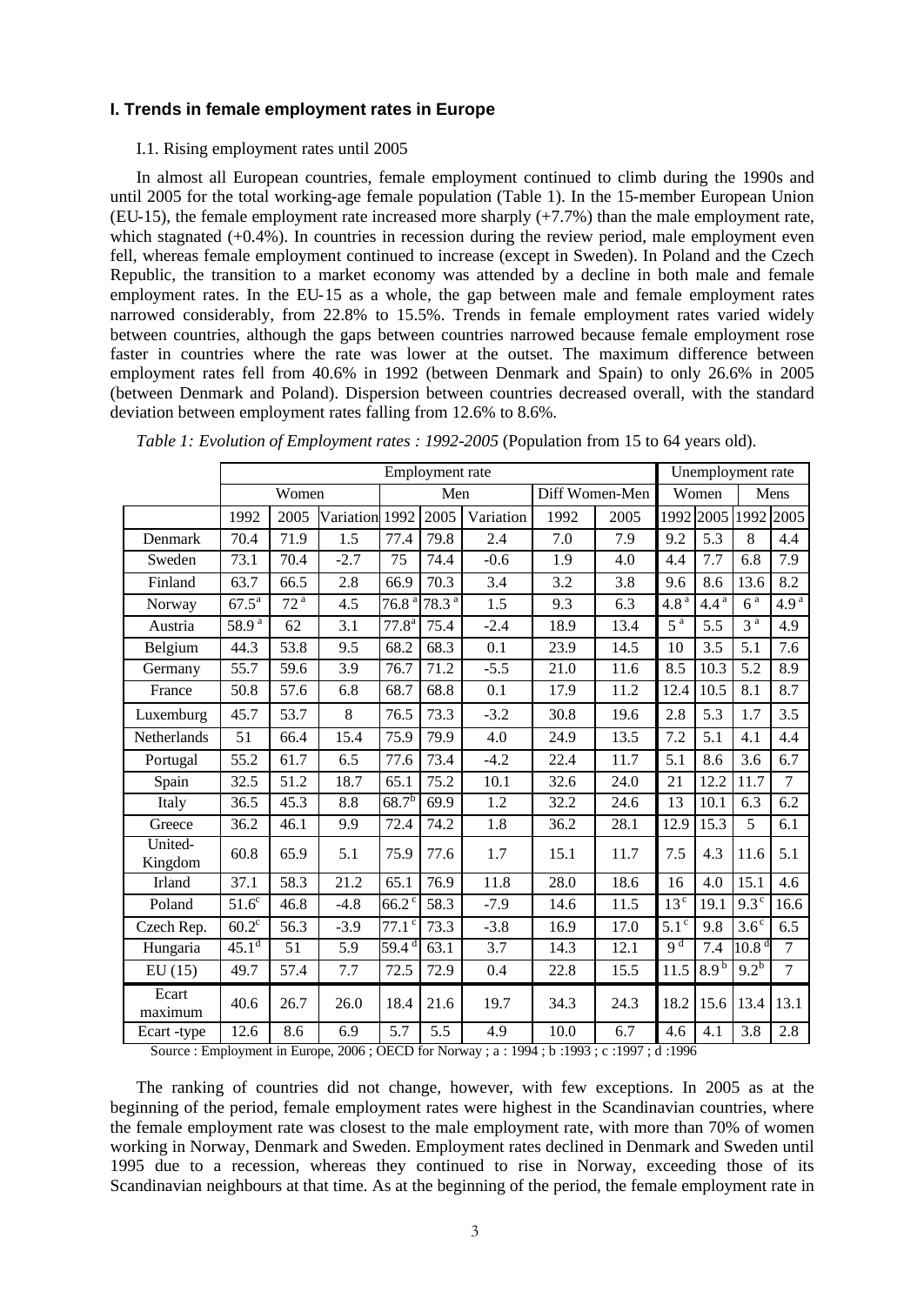Finland in 2005 was significantly lower at 66%, comparable to the levels in the UK and the Netherlands. Employment rates were more varied in continental European countries. The female employment rate was either above or in line with the EU-15 average prior to 2004 in Germany, Austria, the Netherlands and France, and significantly below that average in Belgium and Luxembourg.

The female employment rate was still the lowest in the Mediterranean countries (Spain, Italy and Greece) at the end of the period, despite a fairly steep increase, particularly in Spain, where women's workforce participation rose from 32.5% in 1992 to 51% in 2005. The gap between the male and female employment rates in those countries was therefore much wider than average, although it narrowed over the review period. Portugal diverged from the other southern European countries with a female employment rate as high as Austria's since 1999. The eastern European countries form a heterogeneous group. The female employment rate was comparable to the Mediterranean countries in Poland and Hungary, but on a par with the EU average in the Czech Republic. Female employment started to fall in the Czech Republic and Poland in the late 1990s, reflecting economic transition. The country where the female employment rate increased the most was Ireland, where the percentage of women in work rose from 37% to 58% over the review period.

Women's workforce participation has therefore increased, but the number of hours worked vary widely, as shown by the comparison of employment rates converted to the full-time equivalent (Graph 1). Some gaps between countries narrowed, while others widened. The Nordic countries and Portugal stand out with higher full-time equivalent employment rates than other countries. Meanwhile the gap between employment and full-time equivalent employment rates narrowed in other countries. Finland caught up with the other Nordic countries. The gap between employment rates and the full-time equivalent was relatively small in southern countries (including Portugal) and eastern countries, where part-time work is uncommon (accounting for fewer than 20% of jobs in all those countries). The gap was widest in other countries, especially the Netherlands, the UK and Germany. Three-quarters of women are employed part-time in the Netherlands and more than four working women in ten in the other two countries.





Women from 15 to 64 years old, 2005

The disparities observed in 2005 are not new since the countries' relative positions remained stable over the period. These disparities were already examined by comparative literature in the 1990s.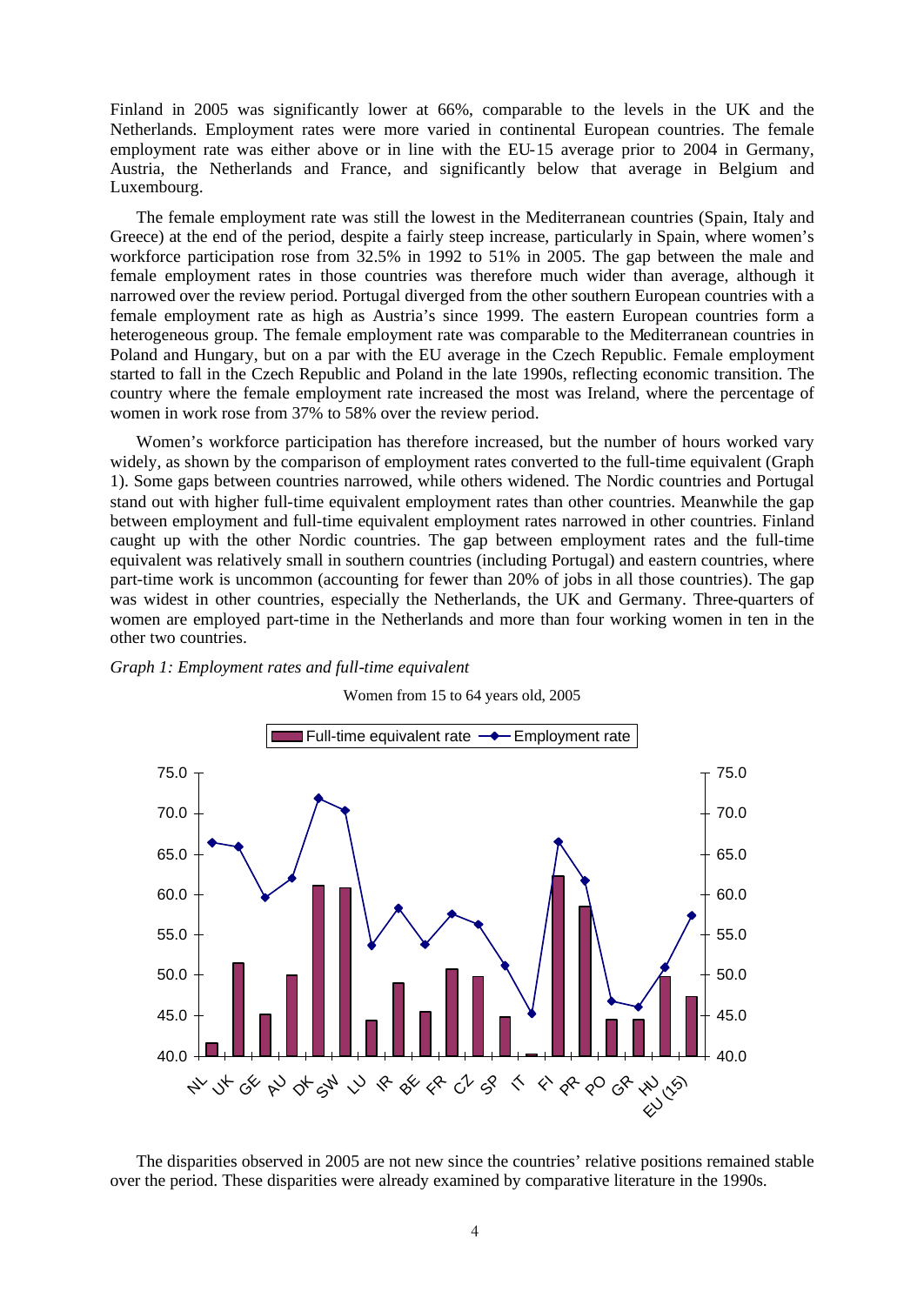#### **II. Modelling trends in women's workforce participation**

II.1. Analysing the work-family interface on the basis of the European Union Labour Force Survey

The data used here come from Eurostat's Labour Force Surveys (LFS), which contain annual harmonised results from the national Labour Force Surveys conducted in each EU country. The survey's main advantage is that it provides comparable aggregate data from a large sample about household structure and the spouses' educational level and employment status over a relatively long period of time, since results are available for some countries back to 1984. Two limitations are worth mentioning, however. Firstly there are no data on household composition for the northern European countries, which therefore cannot be included in the analysis, which is particularly regrettable as these countries are often cited as a benchmark in terms of work-family balance. Secondly the survey gives no information on income and wages or the cost of workforce participation induced by children for the review period. The data therefore cannot be used to identify the structural parameters of a woman's decision to work or not. However, the survey does provide detailed annual information on individuals' employment statuses in relation to their previous situation, their educational level and household composition. Moreover, the large national samples enable an analysis based on fairly precisely defined population categories that takes various interaction effects between variables into account<sup>2</sup>.

Demographic information is also limited by the fact that only family ties between the household head or spouse and the other family members living in the household at the time of the survey are known. Consequently, not all the ties between household members are identified. In particular, there is no indication as to whether the child living in the household is the child of both spouses or of only one, which is the case in blended families. The children living in the household are therefore considered to belong to the household head, which amounts to an assumption that all children living in the household have a similar effect on the occupational behaviour of women, regardless of actual family ties. Furthermore, the survey does not identify children other than those of the household head and spouse, which means that it excludes children of women who do not live in "independent" households, which may be the case of young mothers still living with their parents. Lastly, only children living in the household are identified, not children who have moved out of their parents' home, even though they may continue to influence their mother's employment status. To limit that possibility and the bias it would induce, the sample was restricted here to women aged 20 to 45 for each year of the survey, which reduces the likelihood of children having left their mother's home.

# II.2. Data coding

Employment status – considered here as a dependent variable – is modelled as a function of  $(i)$ individual characteristics such as age and educational level, (ii) "standard" characteristics of family composition (number of children, age of youngest child, presence of a spouse and spouse's financial situation), and (iii) the timing of the birth of the first child, which reflects the more or less persistent effects of past decisions. In total, seven variables were taken into account to model women's employment behaviour:

(1) Survey year – from 1992 (when information about educational level became available) to 2005. The survey years are aggregated into pairs (1992-1993, 1994-1995, 1996-1997, 1998-1999, 2000- 2001, 2002-2003, 2004-2005) in order to have large enough sub-samples for each category.

(2) Woman's birth cohort – defined in accordance with the age interval of 20 to 44 for each survey year. Therefore only women born between 1944 and 1985 are considered for the 1992-2005 period, with the two extreme cohorts only taken into account in one survey year, 1992 and 2005 respectively. The cohorts are aggregated into sets of three years.

(3) Educational level – indicated by three levels, based on ISCED nomenclature: high (postsecondary education); intermediate (upper secondary education); and low (basic education).

<sup>&</sup>lt;sup>2</sup> Data on Ireland are not included here, although female labour market participation strongly increased over the period, because information on household composition has been found to be non reliable.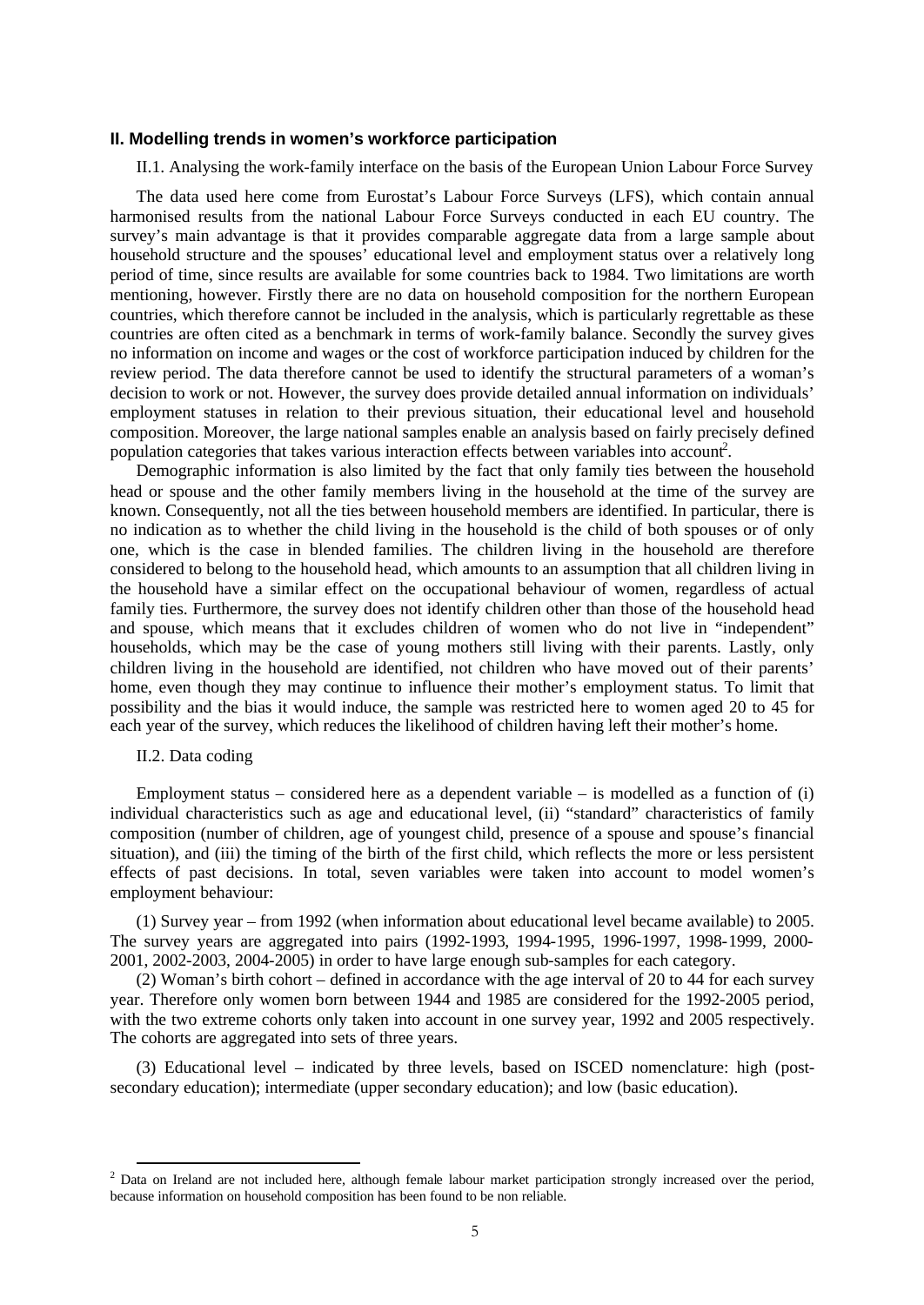(4) Presence of children – identified by the number of children belonging to the woman or her spouse, divided into five categories  $(0, 1, 2, 1)$  more than 2, unknown), and  $(5)$  the age of the youngest child, divided into five categories: 0-2 years, 3-6 years, 7-11 years, 12-19 years and over 19 years.

(6) Presence of a spouse – indicated by three categories that take account of his employment status: no spouse, working spouse, non-working spouse. For a lack of data on household income, the financial situation of the spouse gives an indication of the household's standard of living and the division of paid labour between the sexes.

(7) Mother's age at the birth of the first child – introduced as a discriminatory variable for the employment behaviour of women with at least two children. This age is obtained by subtracting the age of the eldest child in the household from the current age of the mother, assuming that this child is the mother's. The mother's age at the birth of the first child is divided into four categories: 15-19 years, 20-24 years, 25-29 years, 30-34 years or 35 and above.

(8) Woman's employment status – broken down into non-working women, women seeking work, women who usually work fewer than 18 hours a week (short-time employment), women who usually work 18 to 32 hours a week (medium-time employment) or women who work 33 or more hours a week (full-time employment). Women on maternity leave are considered separately, not in order to study their behaviour but to avoid including them with working women. However, women on parental leave for more than six months are counted as non-working.

# II.3. Modelling employment status

To isolate the effects stemming specifically from children, a log-linear model of the woman's employment status as a function of her family status was used. The model observes cohorts of women born in the same year for several years in order to isolate the effects specific to children from the effects of the mother's age and cohort. Furthermore, employment status is modelled here by considering fertility and education as data preceding employment, which may be adjusted according to family status. The model therefore indicates employment status trends at constant demographic behaviour. The model was computed for each of the EU-15 countries, to avoid some differences being overlooked owing to different sample structures.

The distribution of employment statuses (subscripted 8) is therefore modelled in a multiplicative form (linear in log) of independent parameters describing the links between the different explanatory variables, subscripted 1 to 7:

$$
\hat{x}^{12345678} (p) = y^{12345678} (p) . \mu_0 . \mu^8 (p) . \prod_{i=1}^7 \mu^{i8} . \prod_{i,j=1}^7 \mu^{ij8}
$$

where  $y^{12345678}(p)$  refers to the theoretically uniform distribution of employment statuses conditional on the other characteristics,  $\mu_0$  is a standardisation factor and  $\mu^8(p)$  indicates the average distribution of statuses independently of the other characteristics. The influence of these characteristics is estimated by all the simple effects  $\mu^{i8}$  for each independent variable i and level-one interaction effects  $\mu^{i\delta}$ . The predicted probability of each employment status p is then obtained by the relationship  $\hat{x}^{12345678}$  (p)/ $y^{12345678}$  (p), which is equal to the product of the estimated parameters. It indicates the conditional probability of the employment status, given the individual and family characteristics and the survey year. The marginal effect of each variable or set of variables on the predicted frequency of employment statuses can then be deduced.

The model also integrates all the interaction effects up to level three between the different explanatory variables in order to examine the interactions and how they changed over time (i.e. with birth year or survey year)<sup>3</sup>. The model also minimises the discriminatory information in order to

<sup>&</sup>lt;sup>3</sup> Sample size and the definition of relatively aggregated definition of categories make here possible stable estimation of these interactions.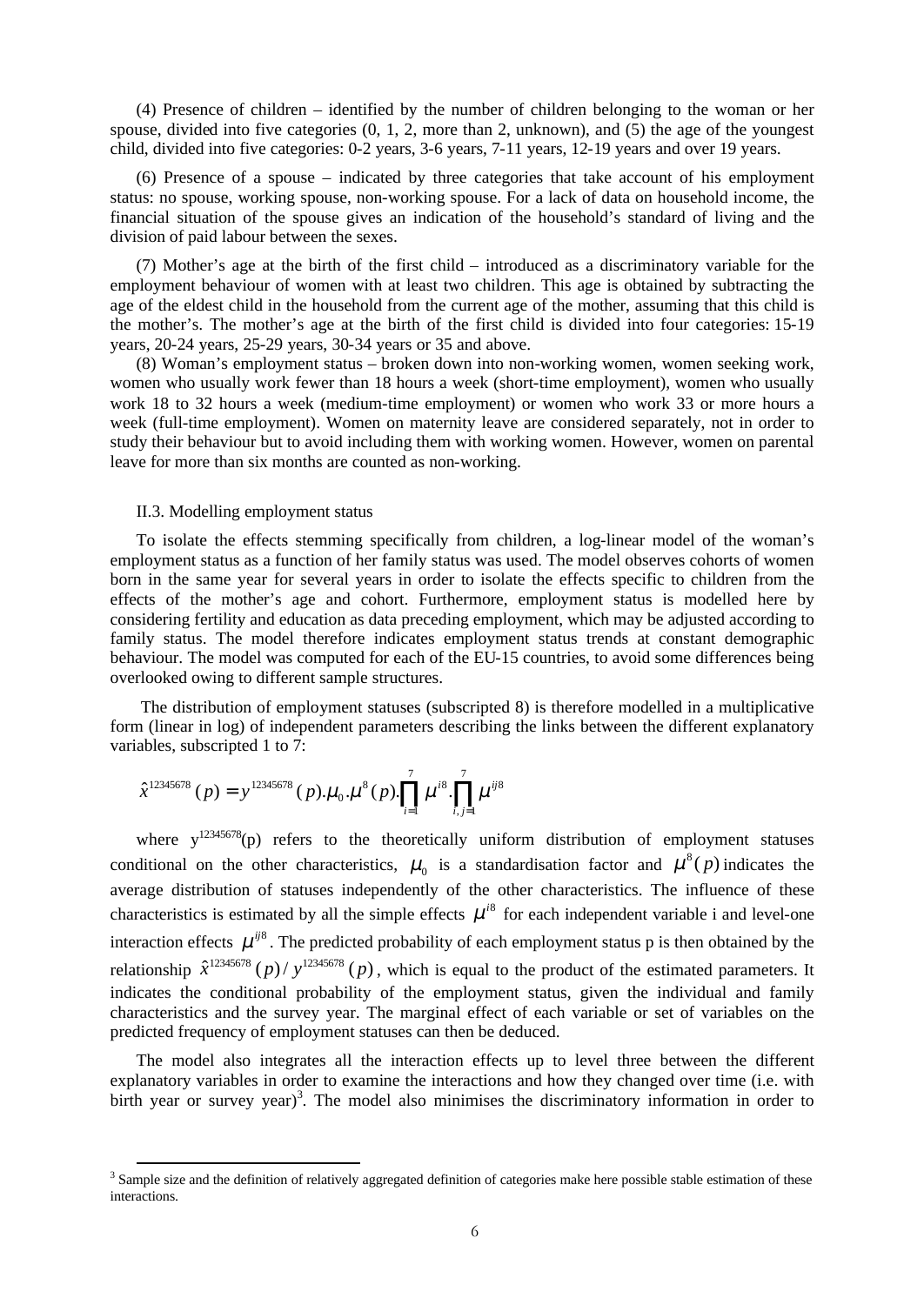identify the effects that contribute the most to the information, i.e. that explain most of the variance in employment behaviour<sup>4</sup>.

### **III. Results of the estimate**

The following sections present the results of the estimated effects of the presence of children. The effect of the number of children is described first, with an indication of its average effect over the period and its trend. The influence of the child's age, and of the mother's age at the birth of the first child are then discussed.

# III.1. Presence of children and women's employment status

Graphs 2 show the marginal effect, *ceteris paribus*, of children on women's employment in each country. First the average effect over the period is shown (Graphs 2a and b) then its trend over the survey years (Graphs 2c). The average influence of children, *ceteris paribus*, on the probability of each employment status p is estimated by the following relationship:  $\hat{x}^{48}$  (lp) = y<sup>48</sup>(lp)  $\mu^8$ (lp),  $\mu^{48}$ (lp), where  $\mu^{48}$ (lp) is the effect of the number of children.

In all countries, the probability of not working rises with the first birth, and continues to increase with the number of children. In most countries, each birth rank has a fairly similar effect. There are, however, some exceptions to these trends. In France and Belgium, the probability of not working increases significantly with the rank of the child and especially with three children, and a single child has little effect on the probability of not working in France. The impact of children is also particularly low in Greece where it is far more common for childless women not to work than in other countries<sup>5</sup>. In the Czech Republic and Hungary, the presence of one child, and the birth of a third child both increase the probability of not working.

<sup>&</sup>lt;sup>4</sup> Log-linear model is here estimated by minimising the residual discriminant information between observed and modelled distributions, which is equivalent to the maximisation of modelled information under the usual constraints of variance analysis (Gokhale and Kullback, 1978). This procedure has the advantage of allowing the decomposition of he total information into partial contributions that measures the relative importance of each independent variable and crossinteraction between variables on the dispersion of a dependent variable (Zighera, 1985; 2001; Thévenon, 2003).

<sup>&</sup>lt;sup>5</sup> The probability of being actively searching for a job is also increased in Greece, Italy and Spain for women with one child compared to childless women, which illustrates the difficulty to find a job and/or an adapted child care solution.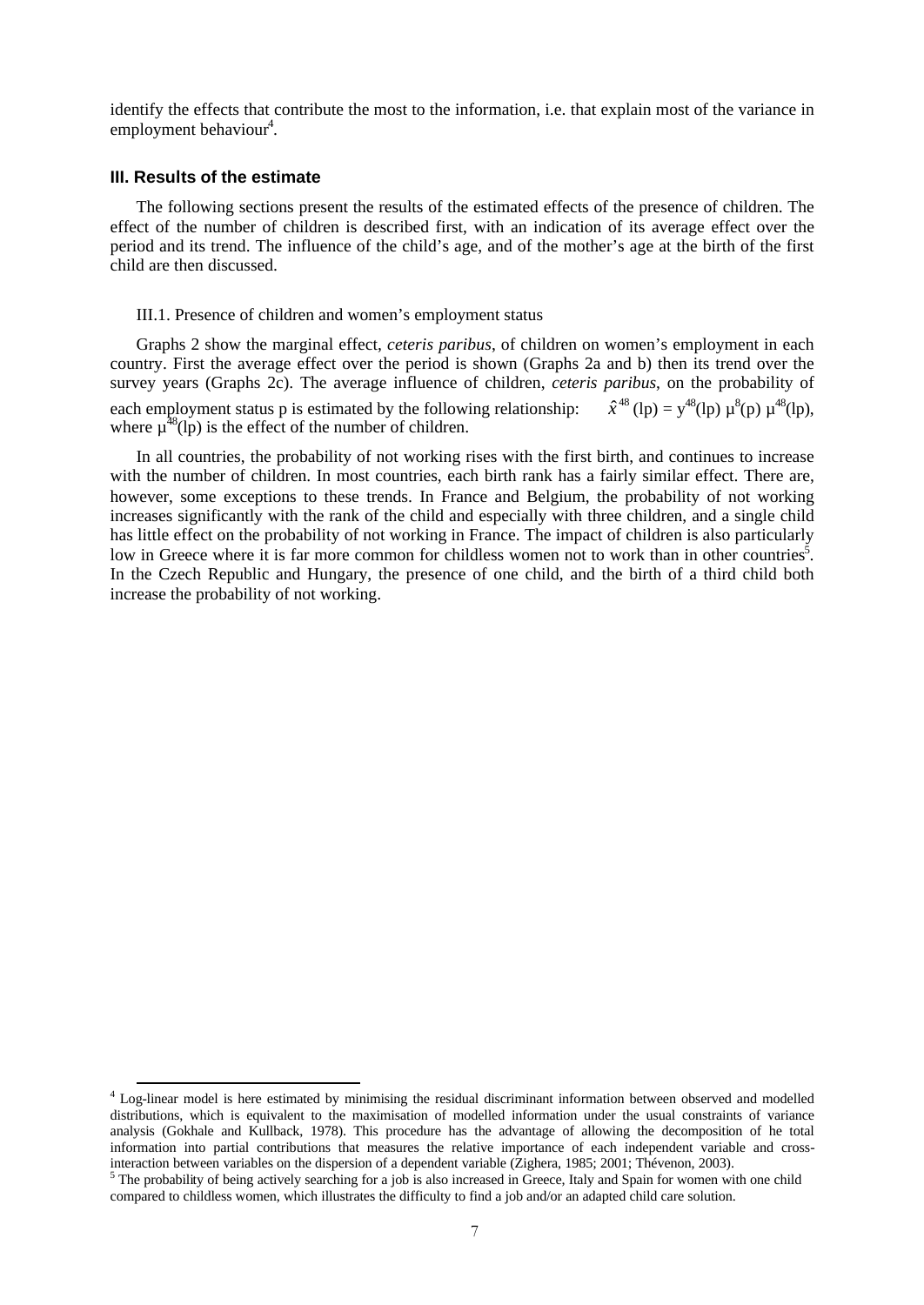

*Graphs 2a: Influence of children on the probability of being Inactive or Working Full-time*

However, children also have different effects on employment from country to country. On the whole, having a child strongly reduces the probability of working more than 32 hours a week. The first child has the biggest impact in most countries, except Belgium, Portugal and Luxembourg, where the effect of subsequent children is similar. The presence of one child has little influence in France, but that influence increases with the number of children.

The probability of working part-time is broadly insensitive to the number of children, except in some cases where part-time employment is more common in general. In Austria, for example, although medium-time work is more widespread among women with one child than among childless women, the probability decreases when a woman has at least two children (whereas the probability of working full-time remains steady): as family responsibilities grow, women more frequently choose not to work rather than to work medium-time. A similar, but more pronounced, profile is observed in Poland, but in relation to short-time work. In the UK, the probability of working medium-time or short-time increases up to two children. In the Netherlands, childless women are much more likely to be in medium-time employment than in other countries (and the presence of a child has little effect on that probability). Short-time work is also a way of adjusting working hours to family responsibilities since its probability increases with the presence and number of children.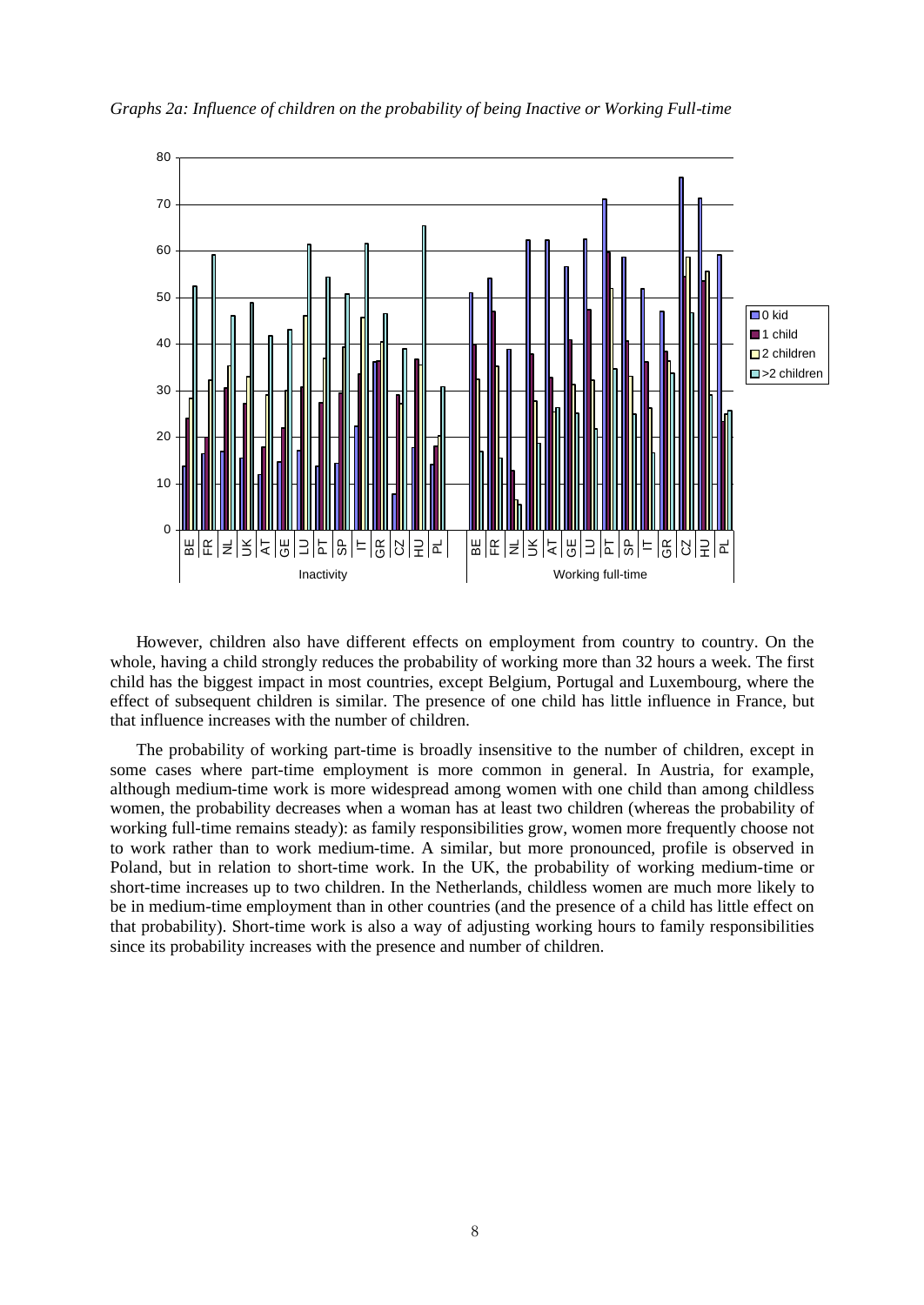

*Graph 2b: Influence of children on the probability to work part-time*

The model also identifies the influence of children on women's employment over the survey years to examine whether the trend was the same or different for women with children and without and according to the number of children. Graphs 2b show the effect of children factoring in the effect of the survey year ( $\mu^{18}$ (ip)) and its interaction with the number of children ( $\mu^{148}$ (ilp)).

In practically all countries, the probability of not working decreased as the number of children rose. The increase in female employment evidently benefited mothers more than childless women in some countries where growth was rapid. In Belgium, the frequency of not working remained relatively constant for childless women, *ceteris paribus*, whereas it decreased considerably among mothers of one child and even more among mothers of two or more children. Their probability of working fulltime or medium-time increased strongly, whereas the frequency of full-time employment decreased among childless women in favour of medium-time and short-time work. In France the probability of not working decreased, mainly in favour of full-time work, regardless of the number of children. However, for mothers of two children, this trend did not emerge until 2000, when their probability of being employed full-time and medium-time rose sharply, by even more than among women without children or with only one child. That specific lag can undoubtedly be attributed to the extension of the parental allowance to mothers of two children in 1994 (previously only mothers of three children were eligible). The scheme enables mothers to withdraw from the workforce and receive a maximum benefit of around €600 per month for the child's first three years<sup>6</sup>. However, the increase in the probability of employment for all mothers of two children (and not only those with a child aged under three) from 2000 onwards shows that these mothers benefited as much from the improvement in the labour market and a more favourable environment for work-family balance as other mothers and women without children. Mothers of two or more children even seem to have benefited more from the improvement since unemployment strongly decreased and medium-time work also became more probable for this category.

<sup>&</sup>lt;sup>6</sup> Piketty (2005) found that the 1994 reforms had an important negative impact of labour market participation of women with two children and the youngest under 3 years : in a period of 3 years, their activity rate drop down to its level of the beginning 80s, with between 150.000 and 200.000 women withdrawing from labour market.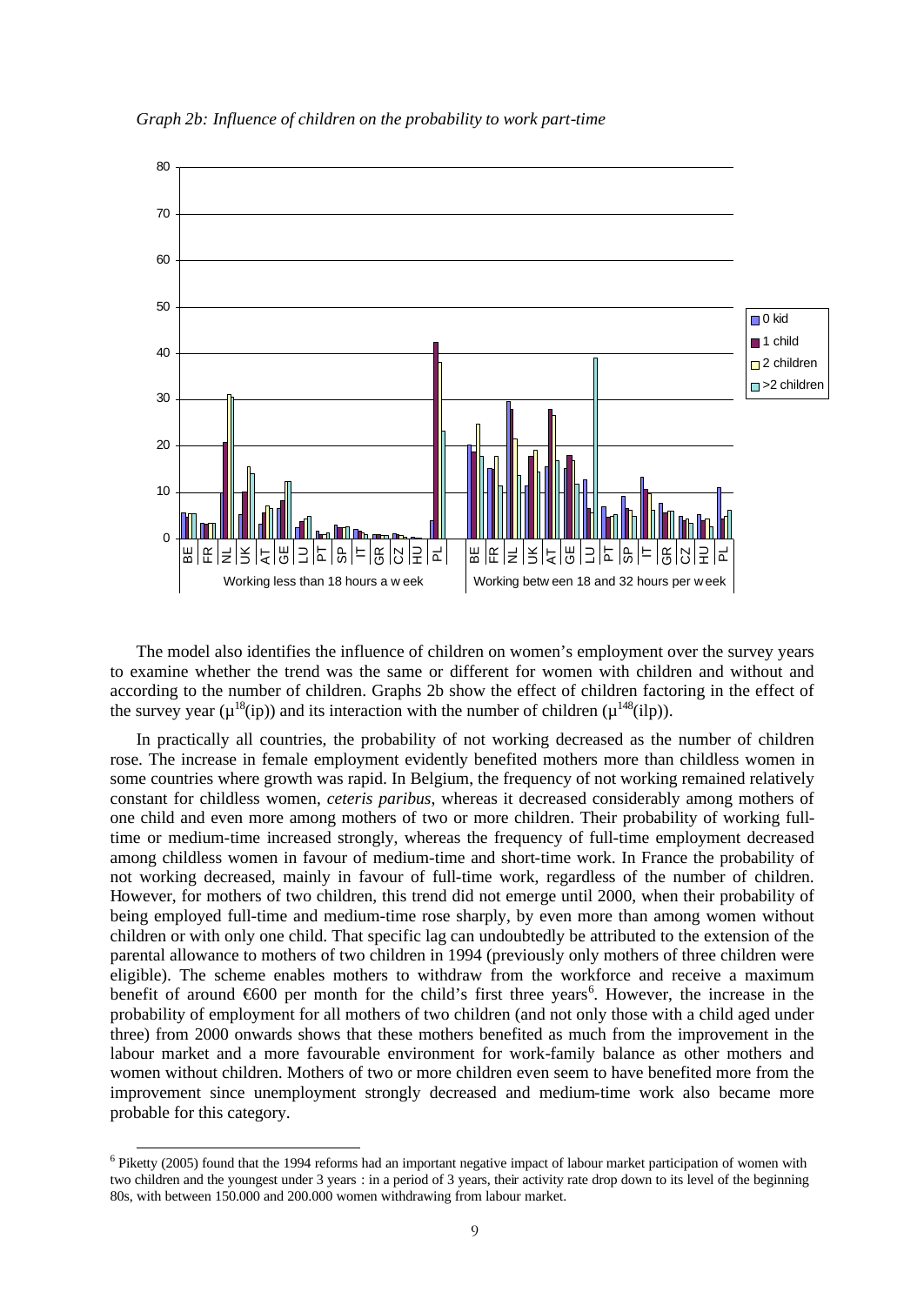*Graphs 2c: Evolution of the influence of children on labour market status in Belgium and France*



In Germany and Austria, the probability of being employed full-time decreased in favour of medium-time and/or short-time work, regardless of family status. In Germany, mothers of two or more children were decreasingly likely to be employed full-time from 2000 onwards, and more likely to be in medium-time or short-time work. Employment of women with children thus became more concentrated on shorter working hours, which suggests a marginalisation of their employment status.

*Evolution of the influence of children on labour market status*

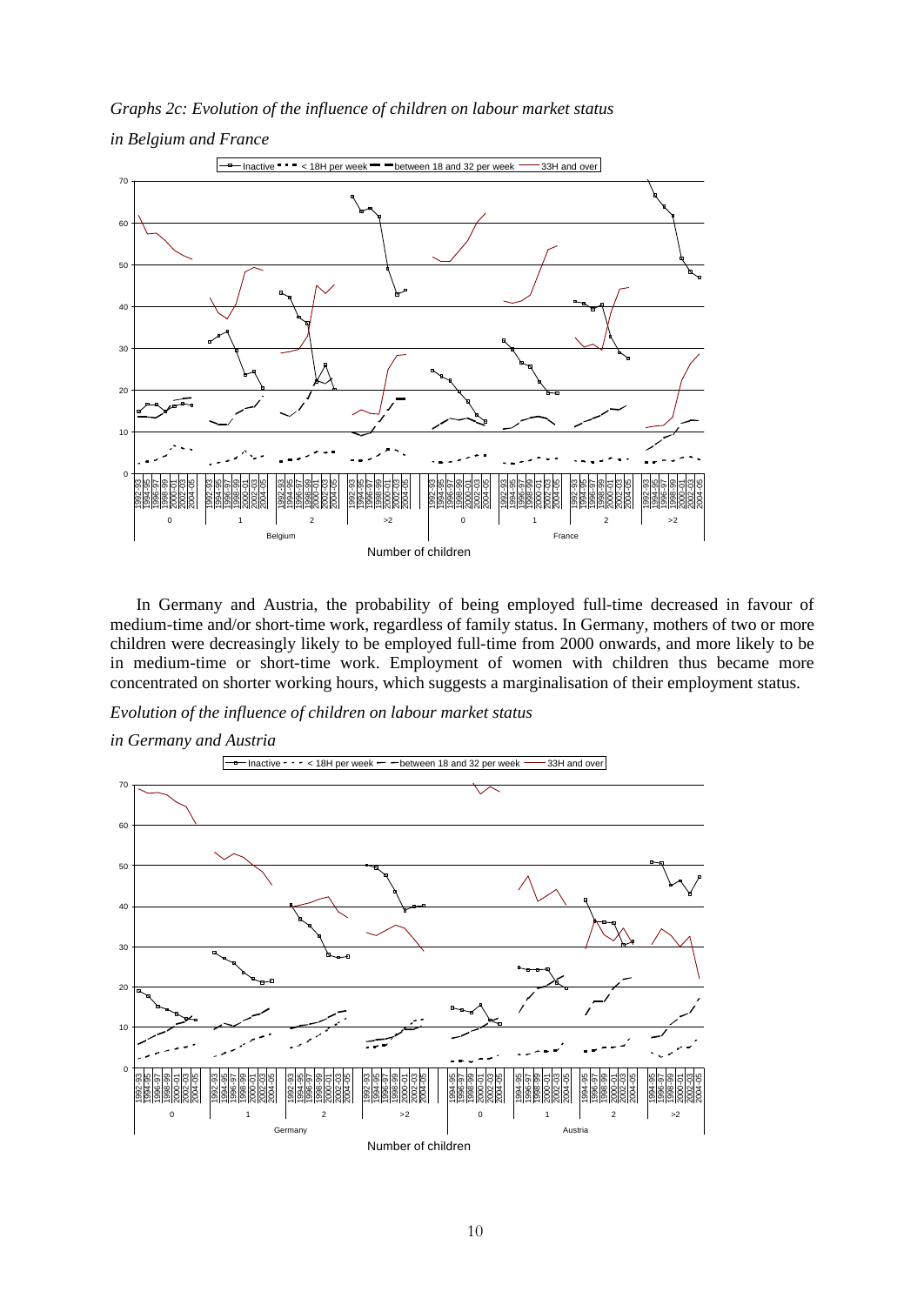In the Netherlands, the probability of working medium-time or full-time increased relative to working short-time, particularly among women with children. This can undoubtedly be attributed to an expansion of childcare facilities, particularly at the workplace, since almost 30% of children aged under three were in childcare in 2003-2004 compared with only 8% in 1993 (Table 3). The probability of mothers working also increased considerably in the UK. At the end of the period, the frequency of full-time employment had increased for mothers, but decreased for women without children. The increase coincided with the introduction of policies aimed at attracting non-working mothers back to the workforce (OECD, 2005).

# *Evolution of the influence of children on labour market status*





In the southern countries, the trend shows a strong decline, all other things being equal, in the probability of not working in favour of full-time work and – to a significantly lesser extent – in favour of medium-time employment. There were nevertheless disparities by number of children. In Greece and Italy, there was no appreciable difference in the trend for women with children or without. Conversely, in Portugal and even more so in Spain, the changes were fairly small for childless women, but huge for women with children. That difference indicates that the increase in female employment rates can assuredly be attributed to policies designed to facilitate work-family balance, particularly the expansion of childcare facilities in those countries from the mid-1990s onwards. In Portugal in 2003, more than 23% of children under two and 75% of children aged three to six attended formal childcare centres, which generally accept children on a full-time basis (Table 3). In Spain almost 21% of children under three attended a childcare service, compared with only 2% in 1993. By contrast, only 6.3% and 7% of children under three in Italy and Greece respectively attended childcare in 2003-2004.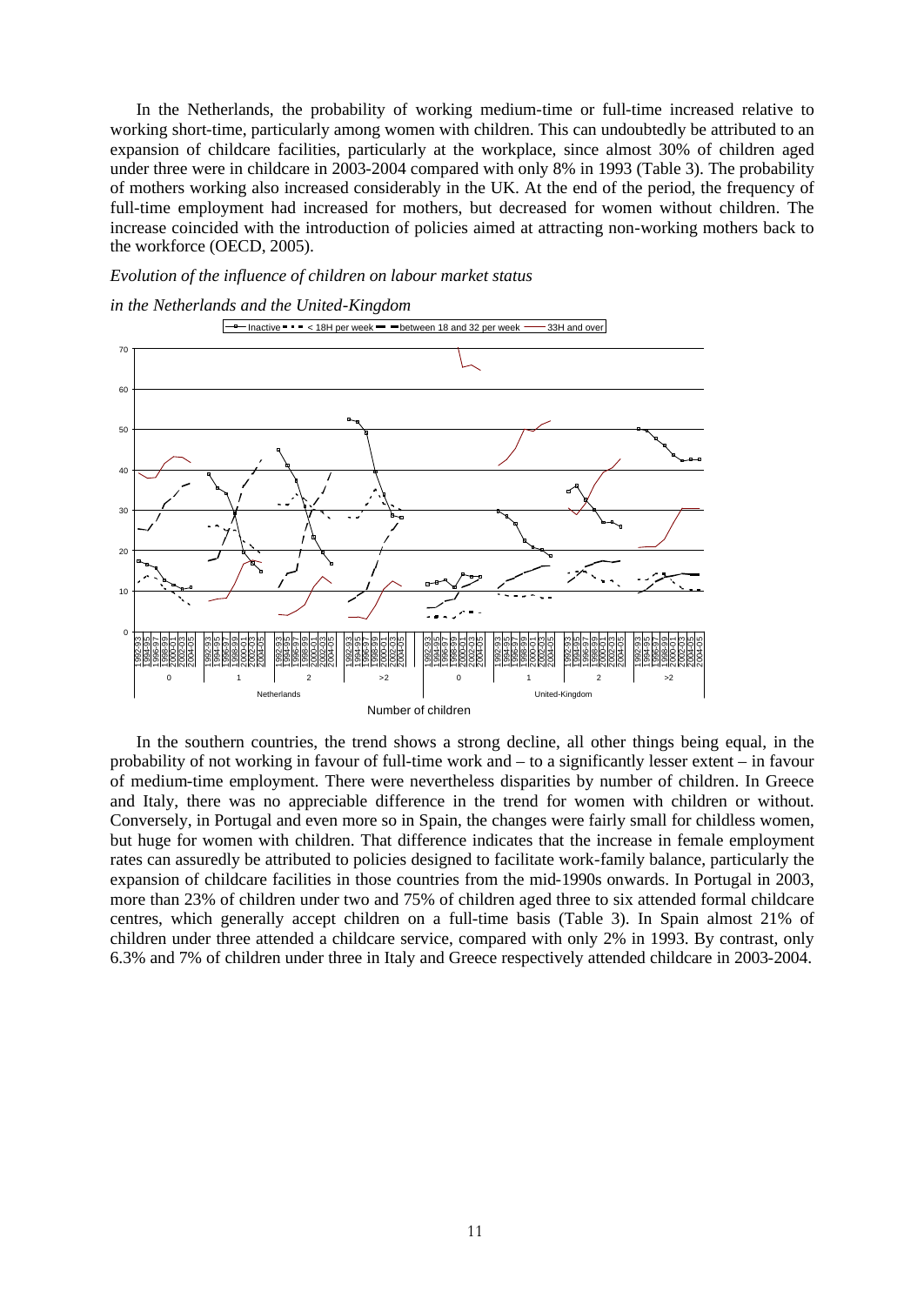*Evolution of the influence of children on labour market status in Southern European Countries*

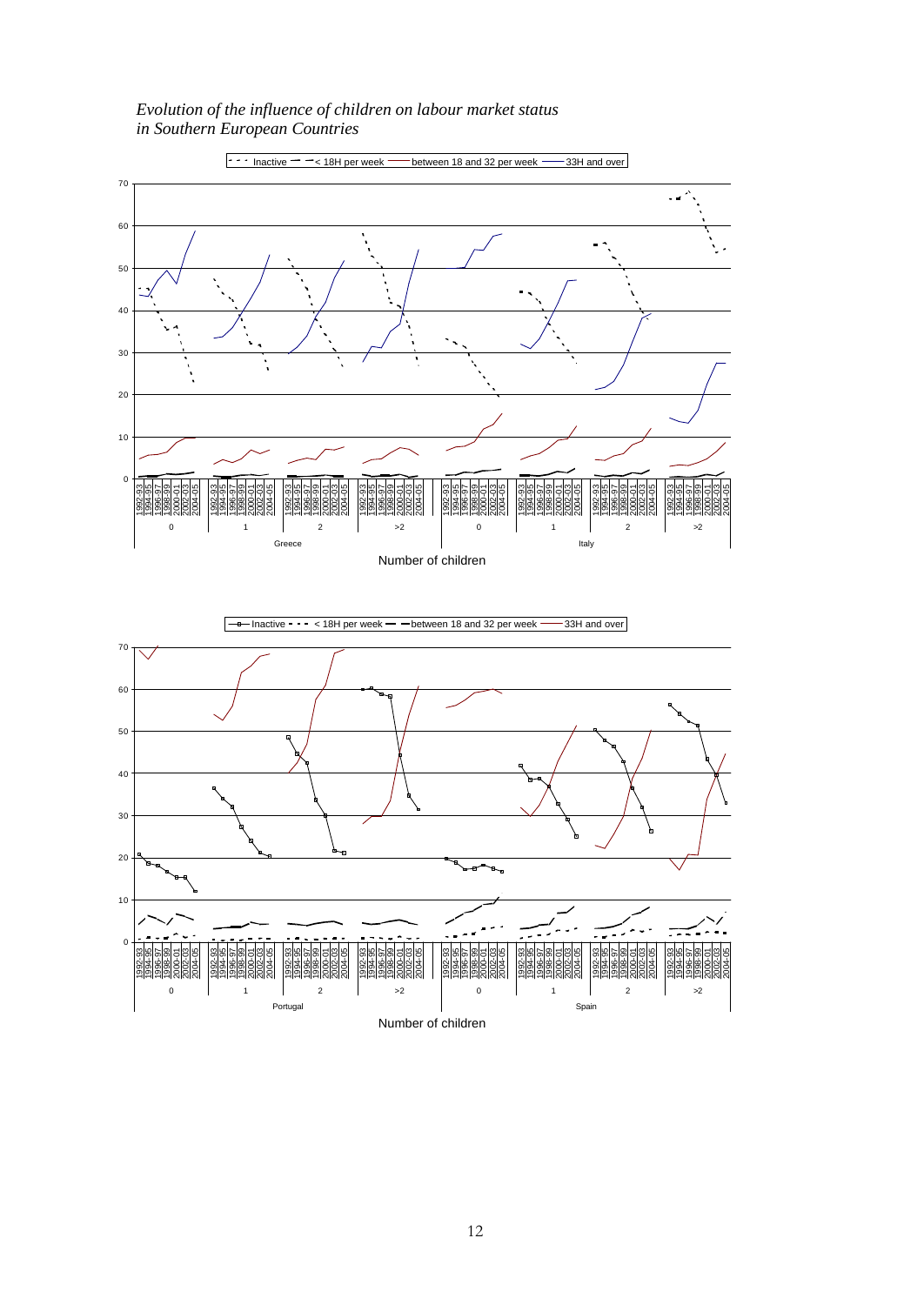The observation period was shorter for eastern countries because they only recently joined the European Union. Not working was less common than full-time work among childless women and among mothers of more than two children in Hungary. Major changes also took place in Poland, but there was a contrast between women without children and mothers. Overall, the probability of not working or being unemployed in 2005 was higher than in 2000 for all women because of a downturn in the labour market, which also affected the male population. However, the probability of being employed full-time decreased for women without children but increased for all mothers. Thus, the effect of the recession seems to have been to make it easier for mothers who did access the labour market to enter full-time employment.

# *Evolution of the influence of children on labour market status in Eastern European Countries*



III.2. A more or less persistent effect of the age of the youngest child

The age of the youngest child also has a variable influence depending on the country, particularly because of major differences in institutional childcare available over the child's life cycle, namely parental leave, preschool, school and after-school childcare facilities (Table 2). Employment status varies only minimally with the age of youngest child in Belgium and in southern European countries (Graphs 3). In Spain, however, not working falls off sharply once the youngest child turns three, because parental leave comes to an end and preschool childcare and education facilities cater for more children than in Italy and Greece (Table 2).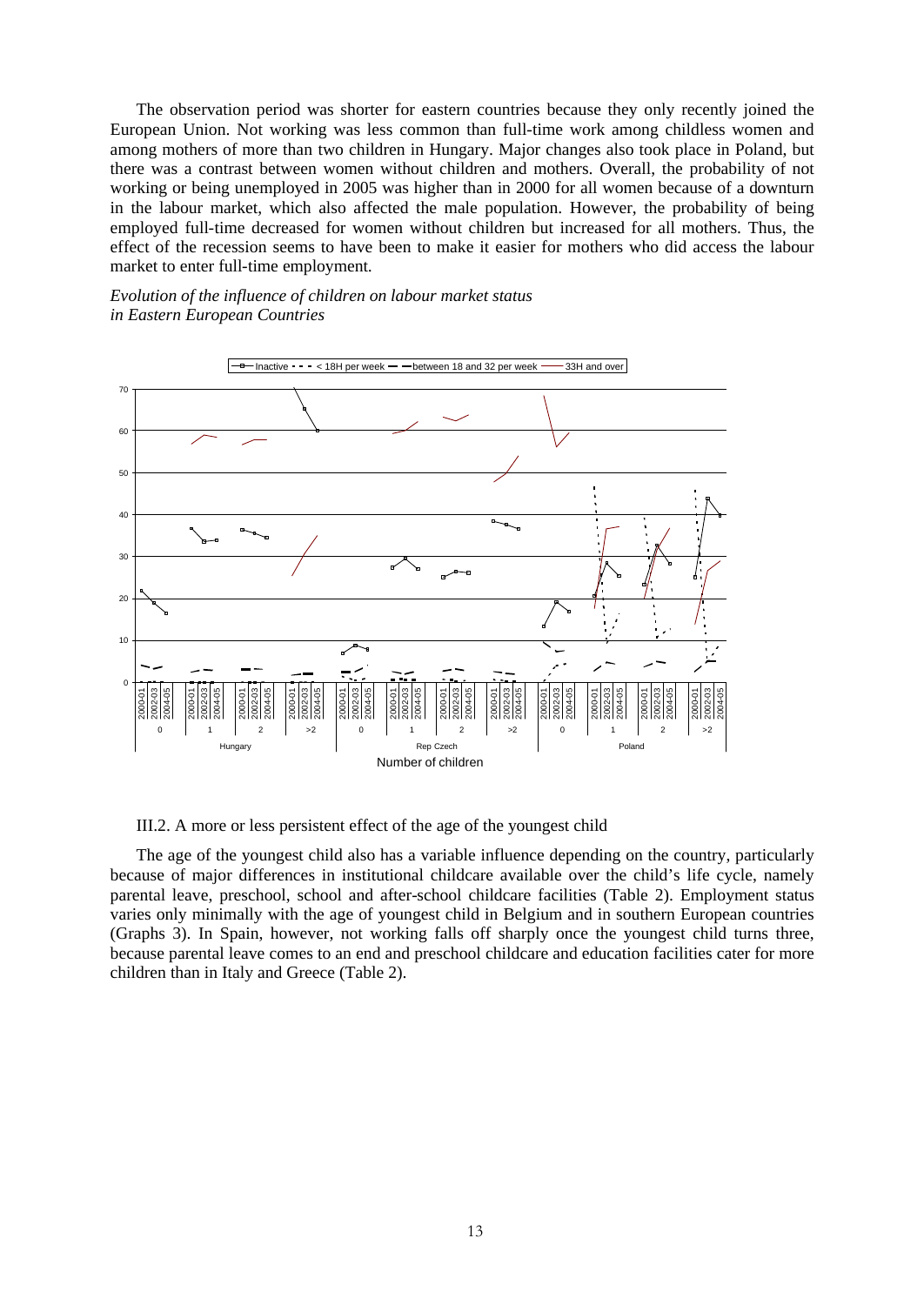

*Graphs 3: Influence of the age of the youngest child on labour market status<sup>7</sup>*

The age of the youngest child has the biggest impact – albeit a different one – in eastern countries and the UK. In eastern Europe, the age of the youngest child mainly has a negative effect on the probability of not working and a positive effect on the probability of working full-time, whereas parttime employment is barely affected since it is not widespread in general. Above all, the entry of children into the preschool education system appears to be a determinant stage insofar as the probability of the mother's not working drops sharply when she has a child aged 3 to 6. Conversely, the probability of being employed full-time increases, and even more significantly with older children. In the UK, the effect is considerable but more evenly spread over the child's life cycle. As the child grows older, the frequency of medium-term work increases, until the child reaches the age for entry into the primary education system (six or seven), when the increase in full-time work is strongly predominant. Working hours thus seem to be adjusted gradually to the time restrictions posed by the preschool and school system. The preschool childcare and education system looks after children aged three and four for only about four or five hours a day, which strongly limits mothers' working hours (Table 2). The primary education system offers longer care, which is more compatible with normal working hours.

The age of the child also has an effect, albeit a smaller one, in the Netherlands, where the probability of not working decreases gradually in favour of medium-time work until the child is at least seven, and in favour of full-time work after that age. The entry of the youngest child into the primary education system also seems to be an important factor in the likelihood of Dutch mothers working full-time.

 $<sup>7</sup>$  As for previous varaibles, these graph figures the pure effect of age of the youngest child on female labour market status :</sup>  $\hat{x}^{58}$  (mp) =  $y^{58}$ (mp)  $\mu^{8}(p)$   $\mu^{58}(mp)$ .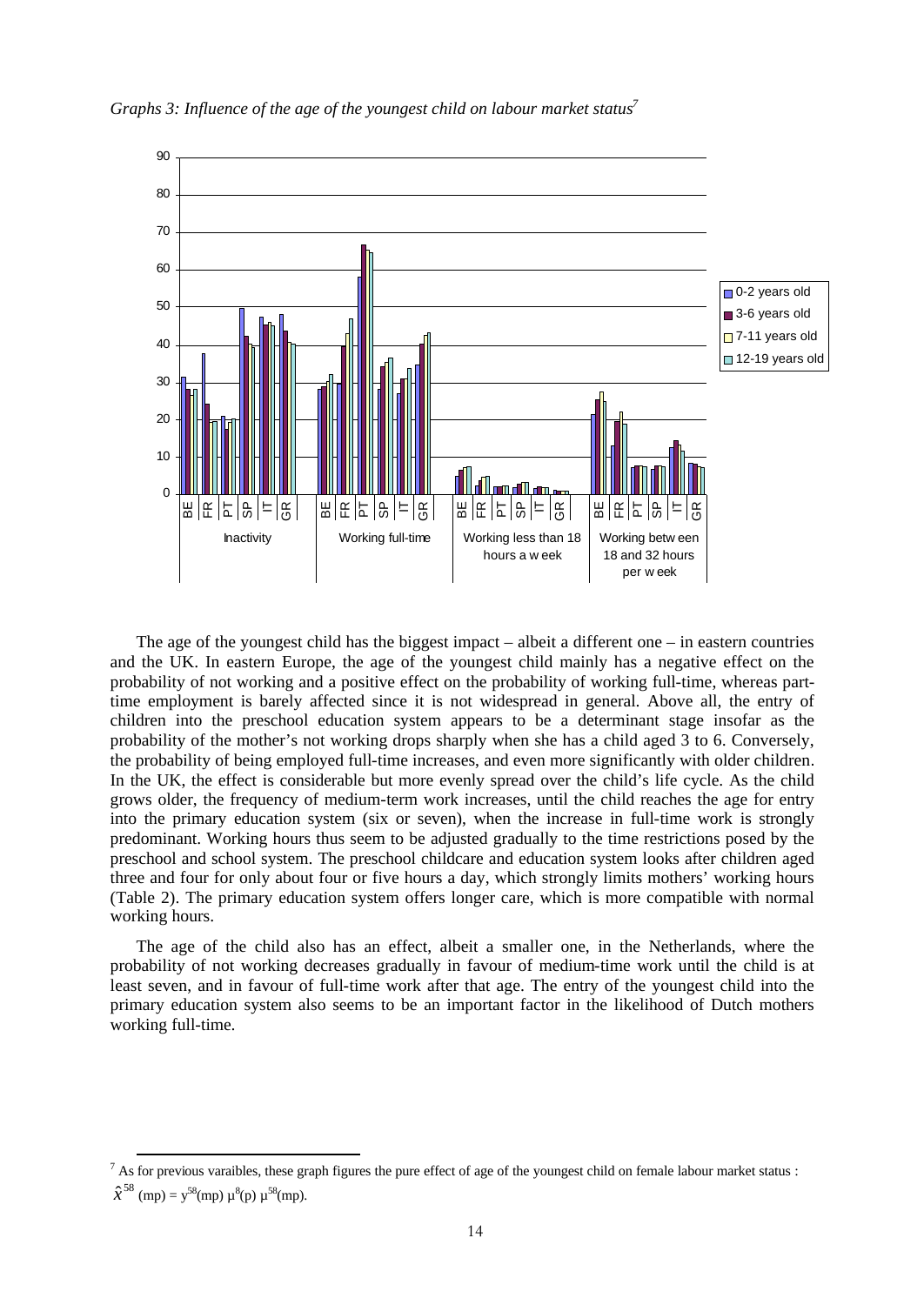

In France, the turning point is around the age of two, since from the age of three, the probability of not working falls strongly, mainly in favour of full-time work but also of medium-time work. Fulltime work and children are thus combined earlier in the child's life cycle. That pattern, specific to France, can be attributed to a wide range of childcare options and *écoles maternelles* (preschools) that accept children from the age of two for a large portion of the day (Thévenon, 2006). The proportion of non-working mothers increases again when the youngest child is over 20, since the mother's work is probably less necessary to provide for the household, i.e. when the child becomes an adult and can provide for some of his/her needs, the mother withdraws from the workforce.

Lastly, Austria is unique, since having a child aged three to six is associated with a higher probability of not working than when the child is younger. However, this is probably due to the fact that a large minority of women withdraw from the workforce because of a lack of facilities to care for children when parental leave ends (OECD, 2003). The situation differs in Germany since more mothers tend not to work when they have a child under three. Subsequently, they usually return to medium-time work until the youngest child enters the secondary education system. The entry of children into secondary school induces a sharp increase in full-time work in both countries. The organised care of children by the school system thus has a strong and persistent influence on mothers' employment and working hours over the child's life cycle.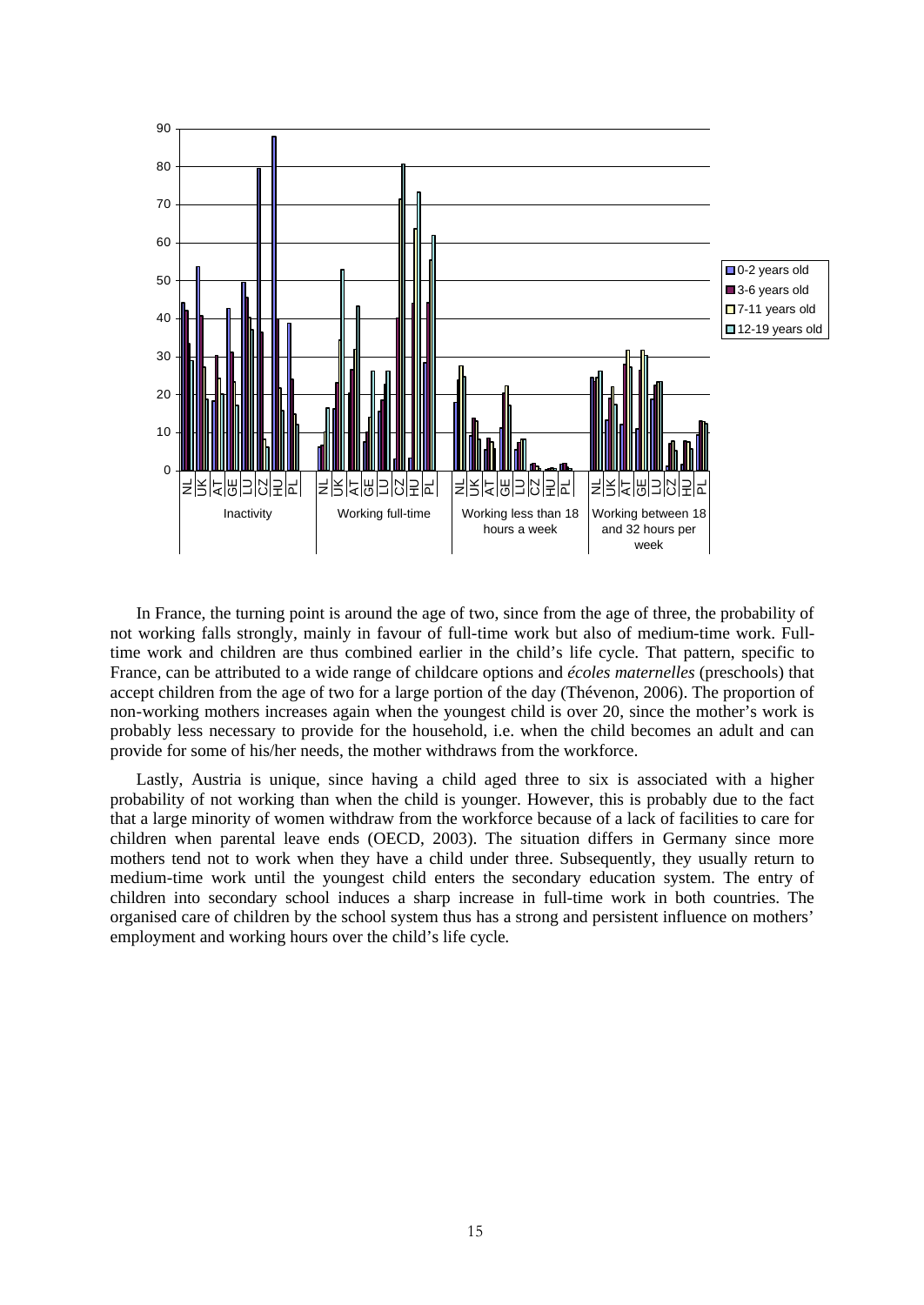|                    | Duration of<br>parental leave<br>(in weeks,<br>$2005/06$ <sup>0</sup> |                              | Participation in care and preschool services of children<br>under age $61$ |                |                      |                 |             |                          |                                                                                                                     | Primary Education <sup>2</sup>               |                                                                                    |                                                                                 |  |
|--------------------|-----------------------------------------------------------------------|------------------------------|----------------------------------------------------------------------------|----------------|----------------------|-----------------|-------------|--------------------------|---------------------------------------------------------------------------------------------------------------------|----------------------------------------------|------------------------------------------------------------------------------------|---------------------------------------------------------------------------------|--|
|                    | Duration<br>in full-<br>Unpaid<br>time paid parental<br>equivalen     |                              | $0-2$ years                                                                |                |                      | 3-5 years old   |             |                          |                                                                                                                     | Age at<br>entrance into<br>primary<br>school | Daily organization                                                                 |                                                                                 |  |
|                    | t                                                                     | leave                        | 1993/2003 Var 1993<br>/04<br>94                                            |                |                      | /94             | 2003<br>/04 | Var.                     | Daily attendance in<br>preschool services <sup>2</sup>                                                              |                                              | Usual daily attendance                                                             | Out-of-school care                                                              |  |
| Austria            | 21.84                                                                 | $\overline{a}$               | 3                                                                          | 6.6            | 3.6                  | 75              | 74          | $-1$                     | Variable ; max 7am-<br>7pm                                                                                          | 6 years                                      | Generally limited to<br>mornings                                                   | 15.8% of children care in<br>institutions on afternoons                         |  |
| Belgium            | 2.4                                                                   |                              | 30                                                                         | 33.6 3.6       |                      | 95              | 99.6        | 4.6                      | At least 10h per day<br>in Wallonnie<br>8h30am-3pm ou 5 in<br>flemish regions                                       | 6 years                                      | 9am-3h30pm                                                                         | 7h30am-9am<br>3h30pm-6pm                                                        |  |
| Germany            | 11.4                                                                  | 52                           | 2.2<br>ouest<br>) <sup>a</sup><br>41.3<br>(est) <sup>a</sup>               | 9              |                      | 78              | 80.3        | 2.3                      | Part-time in West<br>regions $(24\%$ of<br>full-time places<br>supplied in 2002)<br>Full-time in Eastern<br>regions | 6 years                                      | 7h30/8h30am-11h30 ou<br>1 <sub>pm</sub>                                            | 7h30-4/5pm                                                                      |  |
| France             | 40.2                                                                  |                              | 23                                                                         | 28             | 5                    | 100             | 100         | $\mathbf{0}$             | 8h30am-4pm; free<br>wednesday                                                                                       | 6 years                                      | 8h30am-4pm but can be<br>arranged<br>development of weeks<br>with 4 schooling      | Care on afternoon until 6pm                                                     |  |
| Luxembur<br>g      |                                                                       |                              | $\overline{a}$                                                             | 14             |                      | L,              | 72.3        |                          | 8am-4pm et limited<br>to mornings 3 days<br>per weeks over 6<br>schooling days                                      | 6 years                                      | 8am-4pm and limited to<br>mornings 3 days per<br>weeks over 6 schooling<br>days    | Out-of-school care in some<br>municipalities                                    |  |
| Netherland<br>S    |                                                                       | 24                           | 8                                                                          | 29.5           | 21<br>5              | 71              | 70.2        | $-0.8$                   | Mainly at part-time                                                                                                 | 5 years                                      | 5h30 per schooling day                                                             | Only 3% of children<br>experienced ot-of-school<br>care in $20013$              |  |
| Portugal           | $\overline{a}$                                                        | 24                           | 12                                                                         | 23.5           | 11<br>5              | 48              | 77.9        | 29.9                     | 10-12am per day at<br>max                                                                                           | 6 years<br>9/9h30am-3h30pm                   |                                                                                    | No precise information                                                          |  |
| Spain              | $\overline{a}$                                                        | 156                          | $\mathfrak{2}$                                                             | 20.7           | 18<br>$\overline{7}$ | 84              |             | 98.6 14.6                | 7h per day (Max 9h)                                                                                                 | 6 years                                      | $9/10$ am- $4/5$ pm but some<br>autonomous communities<br>limit school to mornings | No precise information                                                          |  |
| Italy              | 3.6                                                                   | 24                           | 6                                                                          | 6.3            | 0.3                  | 91 <sup>b</sup> | 100         | 9                        | between 25 and 48<br>hours per week                                                                                 | 6 years                                      | 8/8h30am-12/12h30am et<br>2 afternoons per week                                    | No precise information                                                          |  |
| Greece             |                                                                       | 28                           | 3                                                                          | $\overline{7}$ | 4                    | 70              |             | $46.8 - 23.2$            | 8h30-12h15am or<br>4pm                                                                                              | 6 years                                      | 8h10-1h30pm ou 4pm                                                                 |                                                                                 |  |
| United-<br>Kingdom | $\overline{a}$                                                        | 26                           | 2                                                                          | 25.8           | $\frac{23}{8}$       | 60              |             | 80.5 20.5                | Part-time: 4 ou 5<br>hours in<br>kindergartens (3 and<br>4 years old children<br>have 2h30 of free<br>education)    | 5 years                                      | $9am-1-2pm$                                                                        | 19% of 6 to 12 years old<br>children experienced out-of-<br>school care in 2001 |  |
| Poland             | 22.7                                                                  | $\qquad \qquad \blacksquare$ | $\overline{\phantom{a}}$                                                   | 2              | $\overline{a}$       |                 | 36.2        | $\overline{\phantom{a}}$ | between 5 et 9h per<br>day                                                                                          |                                              | $8am-2/3pm$                                                                        | Out-of-school care in few<br>schools                                            |  |
| Czech<br>Rep.      | 15.6                                                                  |                              | ÷,                                                                         | 3              |                      | $\overline{a}$  | 85.3        | $\overline{a}$           | Full-time, half-day<br>or occasionnaly<br>depending of<br>services                                                  |                                              | 7am-5pm max                                                                        |                                                                                 |  |
| Hungaria           | 56                                                                    | 52                           | $\overline{a}$                                                             | 6.9            |                      | $\overline{a}$  | 86.9        |                          | Minimum 4h but<br>adapted to worging<br>life constraints of<br>parents                                              |                                              | 8am-3pm                                                                            | Out-of-school care for 3 or<br>4 hours                                          |  |

# *Table 2 : Childcare institutions : parental leave, care and preschool services, school organization*

Source : 0. OCDE Family database : http://www.oecd.org/document/4/0,2340,en\_2649\_34819\_37836996\_1\_1\_1,00.html. Full-time equivalent measures the period obtained if the leave were paid at a 100% wage rate.

1. Pour 1993 : Bettio F., Prechal S. (1998), *Care in Europe*, Report for European Commission, Employment and social affairs; a :1996 ; b : 1991 Pour 2003/04 : OCDE Family and Education databasis, http://www.oecd.org/document/4/0,2340,en\_2649\_34819\_37836996\_1\_1\_1\_1,00.html 2. Eurybase: http://www.eurydice.org/portal/page/portal/Eurydice/DB\_Eurybase\_Home.

3. OECD (2002 ; 2004 ; 2005) : *Babies and Bosses : reconcyling work and family life*, Paris vol. 1, 3 et 4.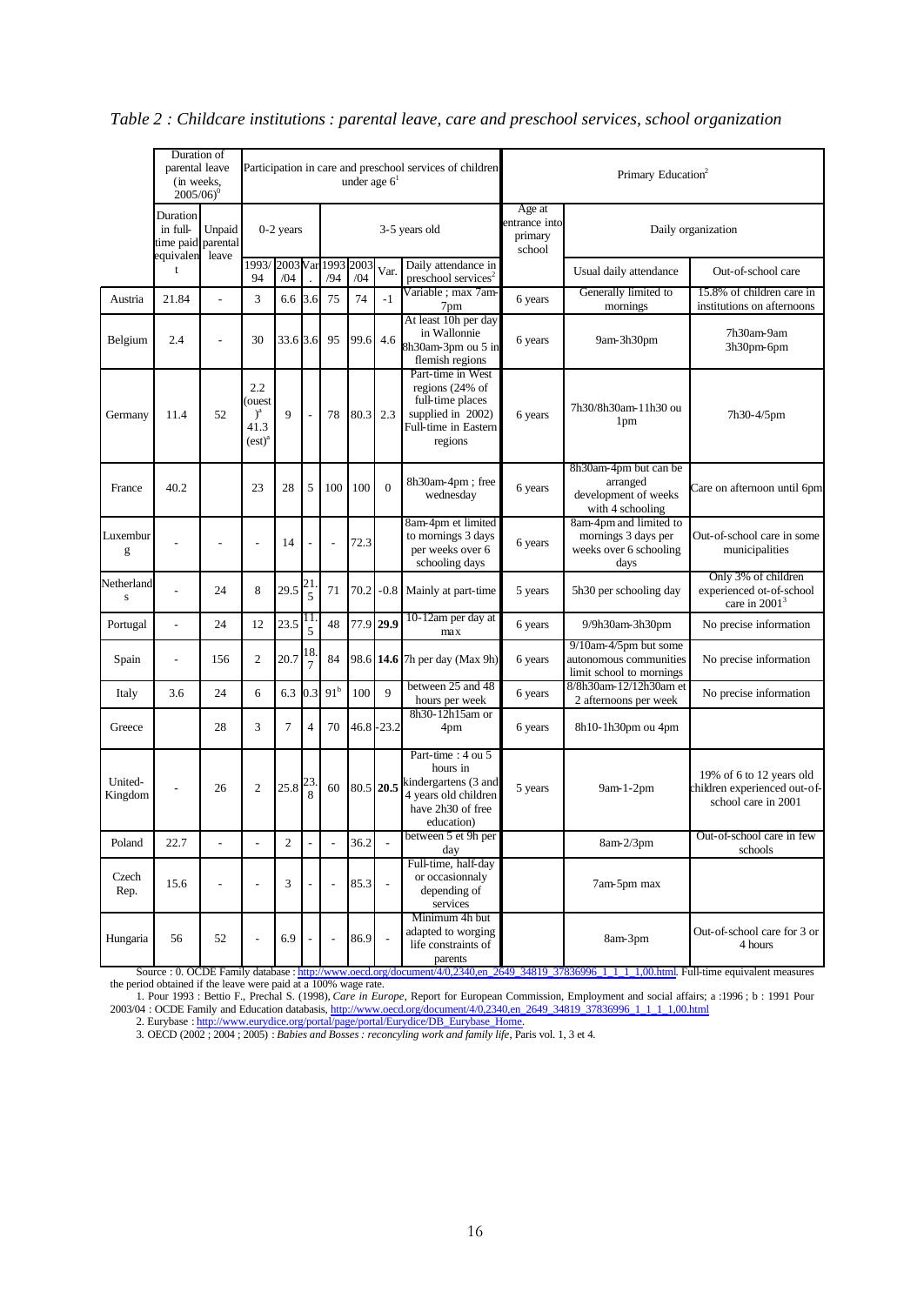III.3. Variable behaviours depending on the mother's age when the first child is born

The age of the mother at the birth of the first child is also a differentiating factor in the behaviour of women with at least two children (Graphs  $4)^8$ . However, the impact of this indicator is variable because it is influenced by two effects. On the one hand, the woman's age at the birth of the first child will affect the age of the eldest child and the age difference with the youngest child. When the woman is older at the birth of first child, at a given survey date, the elder child will be younger and have a smaller age difference with the younger child, which can have a negative influence on the mother's decision to work. On the other hand, delaying the first birth can be advantageous for career development and the acquisition of work experience prior to having children. Stopping work after the birth of a child is therefore all the less likely when the first birth is late because of its opportunity cost. Consequently, full-time work is also more probable.

The first type of effect can be expected to prevail in countries where childcare restrictions are relatively persistent over the child's life cycle, including the elder child's life cycle, and where the mother's more or less temporary withdrawal from work is relatively inevitable or strongly encouraged. In that case, the later birth of the first child is not a signal of a stronger attachment to employment but more probably of a decision to postpone withdrawal from employment in order to have children to a stage in the life cycle where the household has sufficient resources. Conversely, the second effect is more likely to prevail in countries where career advancement depends strongly on length of service in a first job, which also encourages women to delay having children. Both cases are observed here, with some situations also appearing more heterogeneous.

In one group of countries, an older age at the birth of the first child clearly induces a strong decrease in the probability of not working, all other things being equal. That is the case in the Netherlands, where the probability of working short-time, then medium-time increases when having a family is delayed. The birth of children at a later age is therefore a factor that plays strongly in favour of deciding to work, probably because of the experience that can be gained prior to having children. However, part-time work is more probable in the Netherlands because of specific restrictions stemming from the childcare available for several relatively young children. In Italy, both full-time work and medium-time work are more probable when children are delayed.

<sup>&</sup>lt;sup>8</sup> Thes graphs illustrate the estimated frequence associated with the age of mothers at first birth :  $\hat{x}^{68}$  (np) =  $y^{68}$ (np)  $\mu^8$ (p)  $\mu^{68}$ (np).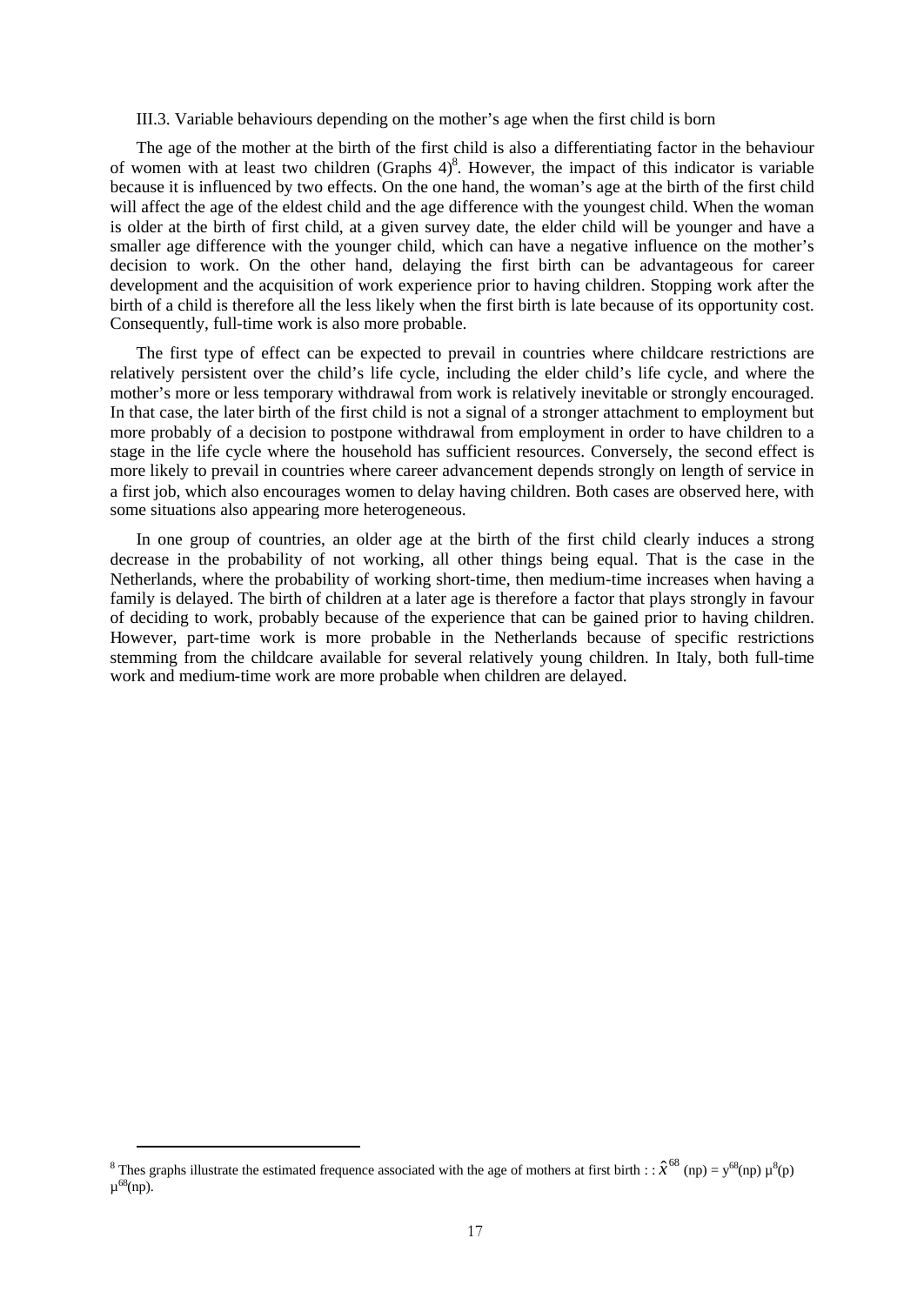*Graph 4: Differentiation of labour market status according to the age of women at first birth In Netherlands, Italy, Spain, Portugal, Poland, United-Kingdom and Belgium*



Conversely, an older age at the birth of the first child has a positive influence on the probability of not working in another group of countries, including Germany, Hungary and the Czech Republic, Luxembourg, and – although to a lesser extent – Austria, France and Greece. However, the choices made differ depending on the case. In the first four countries and France, it is mainly the probability of working full-time that decreases while non-working increases. However, in France, medium-time work is also positively affected, as if some women who delay the birth of children were in a financial situation that enabled them to reduce the number of hours they work. In Austria, it is mainly the probability of working medium-time that decreases while non-working becomes more probable, as if women who delay the birth of children opt more often not to work than to work part-time. The birth of the first child after age 35 nevertheless increases the probability of subsequently working full-time. In Luxembourg, delaying the birth of children until age 30 implies an increase in the probability of not working at the expense of working full-time, but the trend is inverted and more significant when the birth of the first child comes later. Evidently, having a first child after age 35 is combined more frequently with full-time work.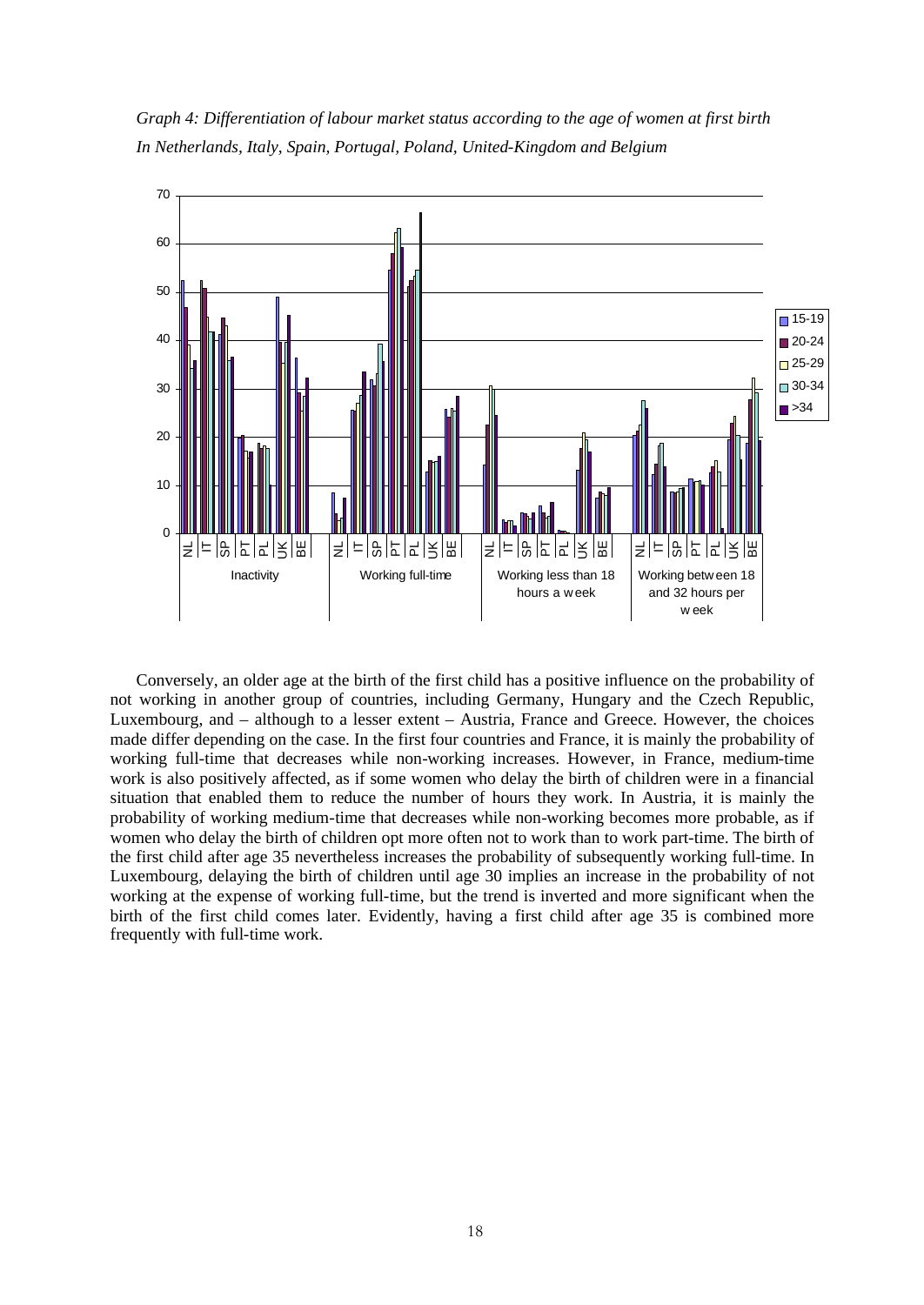



Finally, the effect on not working of the mother's age at the birth of the first child is also nonmonotonous in the UK and Belgium. For example, the probability of not working decreases when a child is born before age 30, then increases. Conversely, it is mainly the probability of working parttime (medium-time and short-time in the UK and medium-time in Belgium) that increases then decreases. When children are delayed until 30, women's probability of opting for part-time work rather than not to work increases, but the choice is reversed when the first child is born after 30, as if the decision not to work were favoured by delaying children.

# **IV Abstract and conclusions**

While the level of male employment stagnated – or even declined in some countries – after the early 1990s, female employment continued to rise until 2005. That increase varied between countries, however, with Spain and Ireland recording the biggest increases in female employment rates. Nevertheless, in 2005, female employment rates were highest in northern European countries, and lowest in Mediterranean and eastern European countries. The trend in part-time work was variable: widespread in the Netherlands, the UK and Germany, but accounting for a very small share of working women in eastern and southern Europe.

Modelling women's employment statuses made it possible to identify trends in behaviour specific to some countries or some family statuses, and to draw attention to the institutional changes targeting those particular situations. Those trends were mainly favourable to mothers in Belgium, Spain, Portugal, Poland, the Netherlands and the UK. Some similarities and differences between countries identified in previous comparative research were reaffirmed, confirming the relative heterogeneity of the models of female employment in relation to standard welfare state typologies. Major differences and trends specific to certain countries were nevertheless identified. Some of these differences concern the relative importance of the number of children and of the age of the youngest on female labour market behaviour, as stated in previous comparative studies (see Thévenon, 2007 for a survey).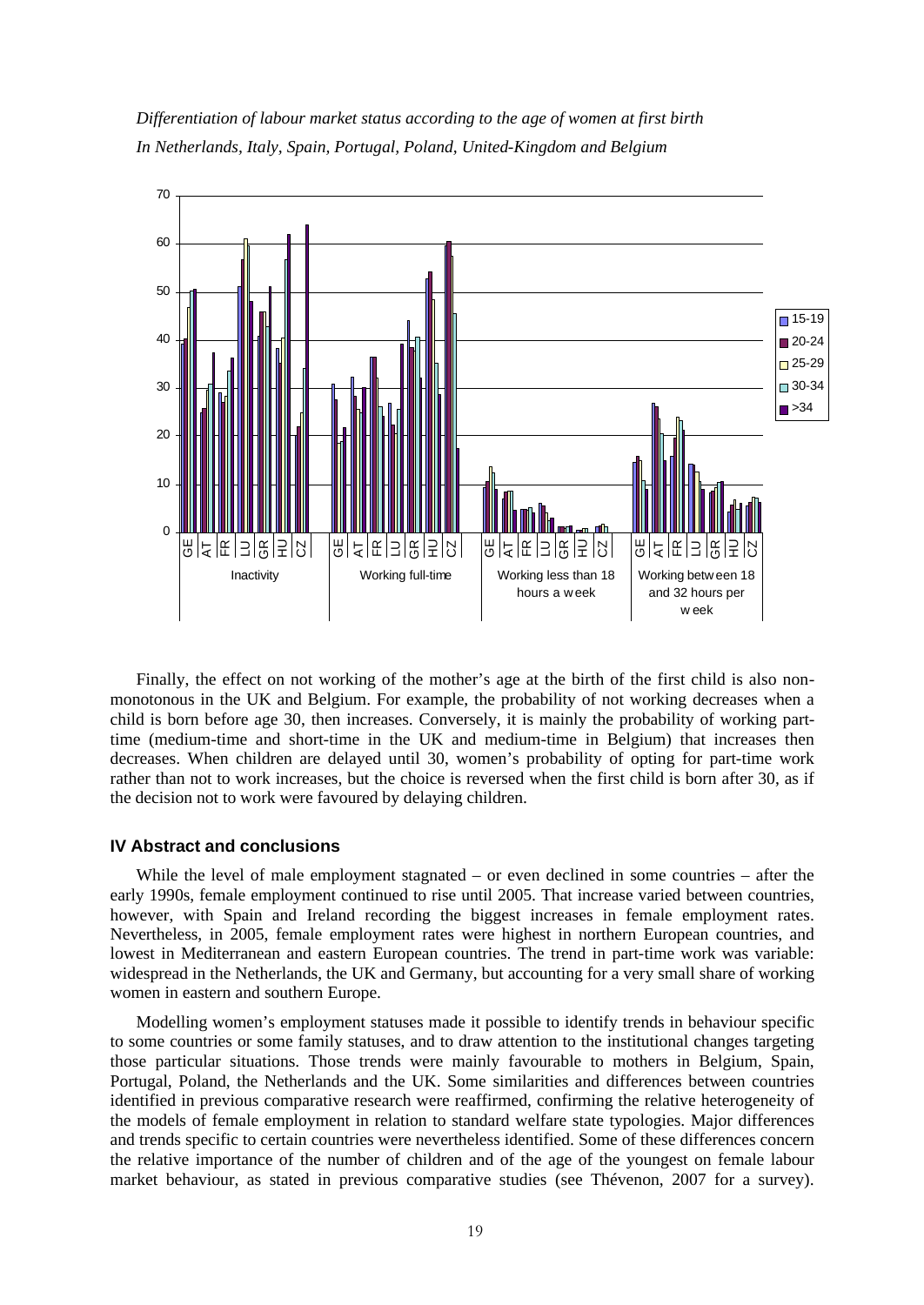Moreover, we found here that differences also relate to the variable impact of the age at which women have their first child. Thus, it clearly suggests that varieties in macro-institutional contexts shape different opportunity for women to manage labour market commitment with family formation over their life-cycle.

Several points in common between France and Belgium were confirmed, even though the female employment rate is almost 4 percentage points lower in Belgium. Female employment in those two countries is mainly full-time, and the probability of working full-time is mainly affected by the presence of a third child, whereas the first child has a much larger impact in other countries. However, our analysis also highlights several differences. In France, the effect of a first child is much smaller, and the rate of non-working decreases rapidly with the child's age, which is attributable to the early acceptance of children into school via *écoles maternelles*, which are attended by almost all children from the age of three. A later arrival of the first child also increases the probability of not working in France, whereas that probability decreases initially in Belgium in favour of medium-time working, as if women were encouraged to delay having children in order to work. Furthermore, labour market trends benefited all women in France from 2000 onwards, whereas the probability of not working decreased in Belgium mainly for mothers.

The Mediterranean countries (Spain, Italy, Greece) form another group with common characteristics, but which showed different trends. Female employment rates in those countries were the lowest in the early 1990s, but they strongly increased, narrowing the gap with other countries. Full-time employment remained the largely predominant norm, regardless of household size. The presence of children however strongly increases the probability of not working, with the first child having a major impact, except in Greece where non-working rates among women without children are higher. The age of the child also has a fairly low impact on behaviour. However, Spain stands out with a much steeper rise in female employment from the mid-1990s onwards. That increase particularly benefited women with children, probably because of a fairly substantial expansion of childcare facilities.

Portugal stands out strongly from the previous group with a much higher employment rate from the outset, which continued to rise. The need for women to work in order to supplement household income undoubtedly explains the larger deviation from the norm of husband as breadwinner and wife as homemaker, which is still widespread in the other southern European countries. As in the other southern countries, part-time work is fairly uncommon but the presence of young children is less often an obstacle to full-time work in Portugal. The workforce participation of women with at least two children also strongly increased over the period, probably because of the expansion of the network of childcare facilities for young children and tax reforms designed to make women's work more profitable, regardless of family status (OECD, 2004).

The other continental European countries – Germany, Austria, Luxembourg and the Netherlands – form a relatively heterogeneous group. Germany and Austria have employment rates above the EU-15 average, which increased relatively little since the early 1990s. The probability of working decreased in line with household size, and medium-time work is an option that enabled a large share of Austrian mothers to stay in work from the birth of the first child. Women are far more likely not to work in Germany when they have children under three, and they usually do not return to the workforce, even medium-time, until the child turns three. In both countries, normal working hours become much more common when the child enters the primary education system. Having a first child later in life increases the probability of deciding not to work. In Luxembourg, women's workforce participation is much lower and strongly affected by the presence of children, regardless of the age of the youngest child.

The Netherlands differs significantly from the above two countries in the diffusion of part-time work whether or not there are children. The frequency of medium-time work in fact increased the most over the period across all family configurations and especially when there were children. In addition, the number of hours worked is an adjustment variable that is changed in line with family responsibilities, since the probability of working medium-time decreases with the number of children even as the frequency of short-time increases (even though its frequency decreased over time). The frequency of medium-time work nevertheless increased sharply for mothers over the period, while the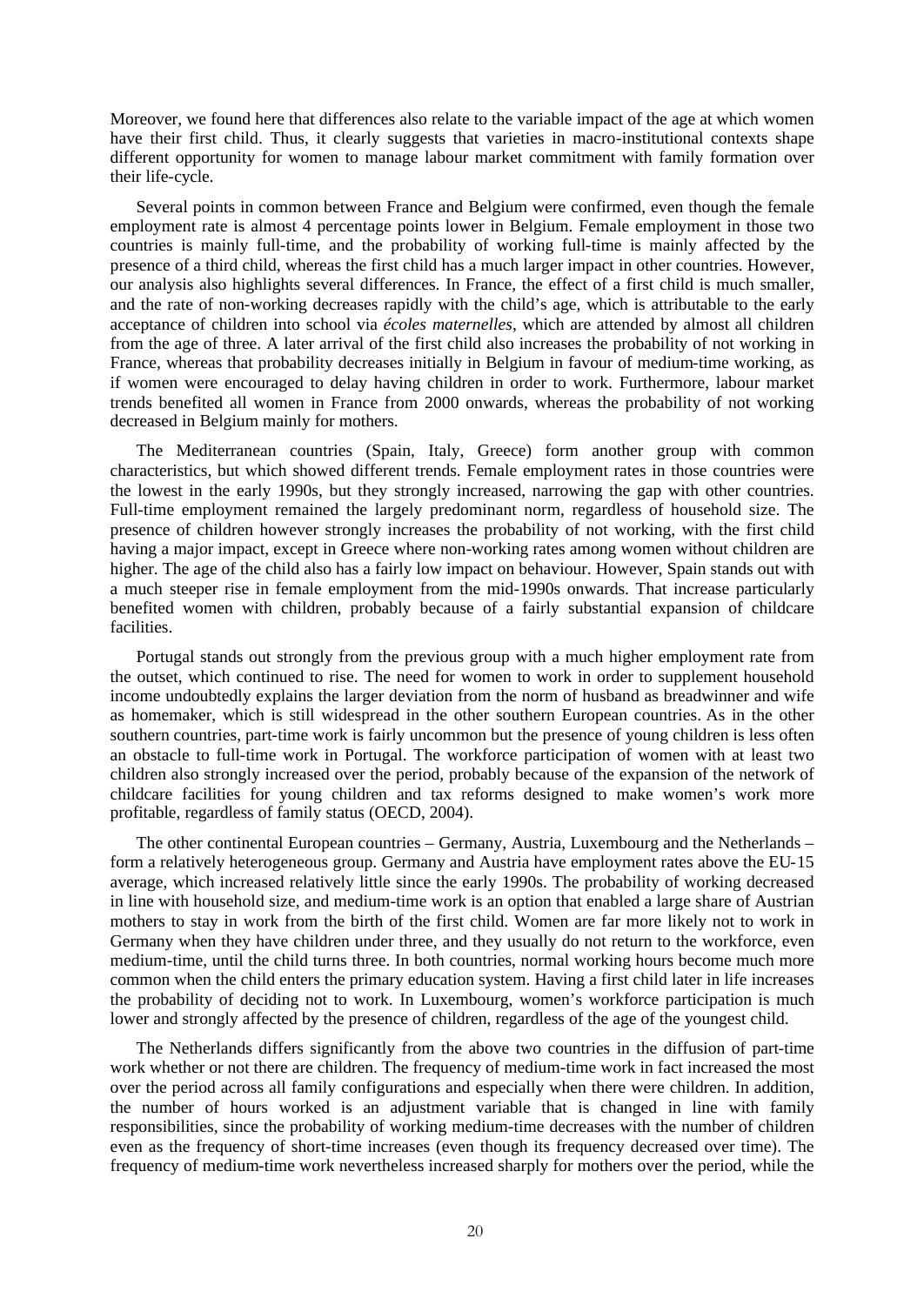share of short-time work diminished, which seems to indicate more favourable conditions for workfamily balance. The frequency of full-time work also increased, and generally rises when the child enters the primary education system. The timing of the first birth is a major determinant, since delaying the first child reduces the probability of not working in favour of short-time or medium-time work. Clearly, behaviour is frequently adjusted in the Netherlands via the number of working hours, which is a more similar mode of adjustment of the work-family interface to that observed in the UK than in the other continental European countries.

However, part-time work is less common in the UK, where female employment remains highly polarised by family status. In addition, delaying having children until after age 30 increases the likelihood of deciding not to work, as though women delayed their withdrawal from the workforce. Full-time employment is highly predominant among women without children and much less common among women with children. However, although its share decreased in relative terms over the period for women without children, its frequency increased significantly among mothers, probably partly because of policies introduced in the mid-1990s to "activate" their participation in the workforce (OECD, 2005). The frequency of full-time work is however also highly dependent on the entry of the youngest child into primary education, because childcare for younger children outside the household is still very limited.

Lastly, the three eastern countries considered here (Czech Republic, Hungary and Poland) also display strong differences. The number of children and the age of the youngest child are highly discriminating factors in women's employment status. These trends were observed for these countries over a shorter period because the data have only been available since 2000, but an increase in the probability of working full-time, especially for mothers of one or two children, was observed for Poland. However, the presence of a child induced a much more frequent shift to part-time work in Poland, whereas non-working was more probable in the other two countries. However, in all cases, workforce participation is highly dependent on the entry of the youngest child into the primary education system, since there are few childcare facilities for children under six.

Very broadly, the persistent effect of the age of the youngest child on women's workforce participation and on the number of hours worked underscores the importance of policies to facilitate the work-family balance throughout the child's life cycle, whereas attention is often focused too exclusively on care for very young children. Furthermore, the differentiation of behaviour in some countries induced by the timing of the birth of the first child highlights the adjustment of demographic behaviour that is occurring simultaneously with the adjustment in employment behaviour. This points up one of the limitations of this analysis, which considers demographic behaviour as a factor exogenous to employment behaviour, whereas decisions about fertility and employment may actually be more planned.

# **Références**

Billari F. (2004), « Becoming an Adult in Europe : a Macro(*/Micro*)-demographic perspective », *Demographic Research*, Special coll. 3, Max Planck Gesellschaft.

Blossfeld, H. P. (1996), « Macro Sociology, Rational Choice Theory and Time », *European Sociological Review*, 12:181-206.

Blossfeld H.P., Drobnic S. (2001), *Careers of Couples in Contemporary Society*, Oxford University Press, Oxford.

D'Addio-Dervaux A., Mira d'Ercole M. (2005), « Fertility trends and the impact of policies », *Social, Employment and Migration Working Papers*, OECD, Paris.

Esping-Andersen G. (1999), *Social Foundations of Postindustrial Economies*, Oxford University Press, London.

Gokhale, D. , Kullback, S., 1978, *The information in contingency tables*, Marcel Dekker, New York and Basel.